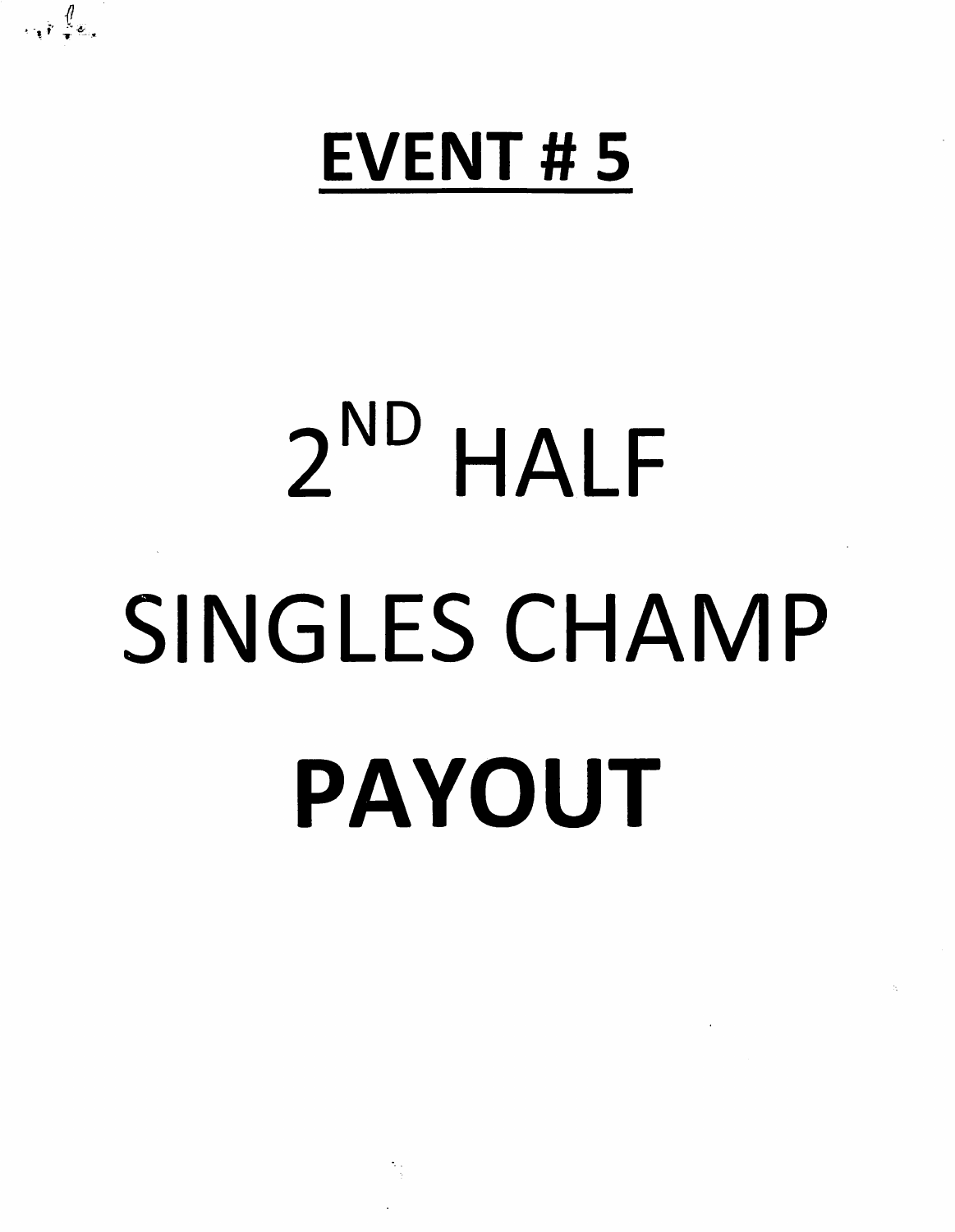#### EV5 2ND HALF SINGLES CHAMP

 $\mathcal{L}_{\mathbf{A}}(\mathbf{f}) = \mathcal{L}_{\mathbf{A}}(\mathbf{f})$ 

 $\sim$ 

#### Shooter Payoff Summary Report

#### 8/14/21 8:00:37 PM

 $\sim 10^{-1}$ 

 $\sim$ 

 $\frac{1}{2} \frac{1}{2} \frac{1}{2} \frac{1}{2} \frac{1}{2} \frac{1}{2} \frac{1}{2} \frac{1}{2} \frac{1}{2} \frac{1}{2} \frac{1}{2} \frac{1}{2} \frac{1}{2} \frac{1}{2} \frac{1}{2} \frac{1}{2} \frac{1}{2} \frac{1}{2} \frac{1}{2} \frac{1}{2} \frac{1}{2} \frac{1}{2} \frac{1}{2} \frac{1}{2} \frac{1}{2} \frac{1}{2} \frac{1}{2} \frac{1}{2} \frac{1}{2} \frac{1}{2} \frac{1}{2} \frac{$ 

| Member #             | Name                                            |  | Tot Won             |
|----------------------|-------------------------------------------------|--|---------------------|
|                      | BC 44418 AHRENS PETER                           |  | \$110.25            |
|                      | BC 02066 BARE PAT                               |  | \$35.00             |
|                      | BC 49147 BINEPAL SANDEEP                        |  | \$88.00             |
| <b>BC 01260</b>      | BOWMAN BRIAN G                                  |  | \$39.00             |
| <b>BC 47791</b>      | <b>BRETI KEVIN</b>                              |  | \$49.50             |
| BC 40239             | <b>CARTER DAVID W</b>                           |  | \$77.00             |
| <b>BC 02484</b>      | <b>CHAU PAUL</b>                                |  | \$43.00             |
| BC 46474             | <b>CHENG VINCENT</b>                            |  | \$35.00             |
| <b>BC 48230</b>      | <b>CHEREWYK JUSTIN W</b>                        |  | \$16.00             |
| BC 35436             | <b>COLEMAN ROBERT E</b>                         |  | \$92.00             |
| <b>BC 02030</b>      | <b>ELLIS DONOVAN</b>                            |  | \$8.67              |
| BC 40291             | FADDEN ALAN                                     |  | \$56.67             |
| <b>BC 34508</b>      | <b>FEATHERSTONE GEOFF</b>                       |  | \$8.67              |
|                      | BC 41440 FONSECA JOHN A                         |  | \$8.67              |
|                      | BC 35473 FOOKS BRIAN F                          |  | \$42.00             |
| BC 47861             | <b>FORSTER BURKE</b>                            |  | \$39.00             |
|                      | BC 02520 FOWLER GORD                            |  | \$8.67              |
| <b>BC 45240</b>      | <b>GINN TOM E</b>                               |  | \$22.67             |
|                      | BC 14803 HANCOCK DONALD                         |  | \$39.00             |
| BC 45258             | <b>IZOV LUBEN</b>                               |  | \$5.25              |
| BC 44488             | <b>JOHNSON STEVE</b>                            |  | \$25.00             |
| <b>BC 45003</b>      | KAPELUCK DALE A                                 |  | \$20.00             |
| <b>BC 49009</b>      | KUMAR RAJAN                                     |  | \$8.67              |
| <b>BC 42064</b>      | LEUNG DAVID C                                   |  | \$105.75            |
| <b>BC 47753</b>      | <b>MA PATRICK</b>                               |  | \$45.00             |
| <b>BC 36085</b>      | <b>MCQUARRIE KELLY P</b>                        |  | \$58.50             |
| BC 41912             | <b>MIKKELSON TYLER</b>                          |  | \$8.67              |
| BC 02118             | <b>MILLER RON J</b>                             |  | \$30.00             |
| BC 48119             | <b>MORRISS MICHAEL</b>                          |  | \$13.00             |
| BC 42067             | OTWAY DANIEL F                                  |  | \$52.00             |
| <b>BC 49349</b>      | <b>REMIAS DUSAN</b>                             |  | \$50.67             |
| <b>BC 39768</b>      | ROSEBOOM BILL                                   |  | \$31.33             |
| <b>BC 01930</b>      | <b>SALT LISA</b>                                |  | \$20.00             |
| <b>BC 49102</b>      | SANDHU VIKRAM                                   |  | \$220.00<br>\$18.25 |
| <b>BC 47207</b>      | <b>SEKELA MATTEO</b>                            |  | \$8.67              |
| <b>BC 01957</b>      | <b>SULLIVAN HARRY</b><br><b>TODD REGINALD T</b> |  |                     |
| BC 36284             |                                                 |  | \$49.67<br>\$58.33  |
| BC 16660<br>BC 02532 | <b>WADE DAVE</b>                                |  | \$21.50             |
|                      | WHITE JAMIE E<br><b>WHITE ROBERT</b>            |  | \$45.00             |
| BC 02530<br>BC 48127 | <b>WILLSON CHRISTIAN</b>                        |  | \$13.00             |
| BC 46412             | <b>WILLSON GARTH</b>                            |  | \$43.00             |
| <b>BC 48580</b>      | <b>WILMAN TOM E</b>                             |  | \$15.00 .           |
| BC 42361             | <b>WIRAWAN MARSHALL</b>                         |  | \$82.33             |
| BC 01024             | <b>WOODS GARRY J</b>                            |  | \$8.67              |
|                      |                                                 |  |                     |

TOTAL PAID OUT \$1876.03

Page 1

Member # Name Tot Won

 $\sim$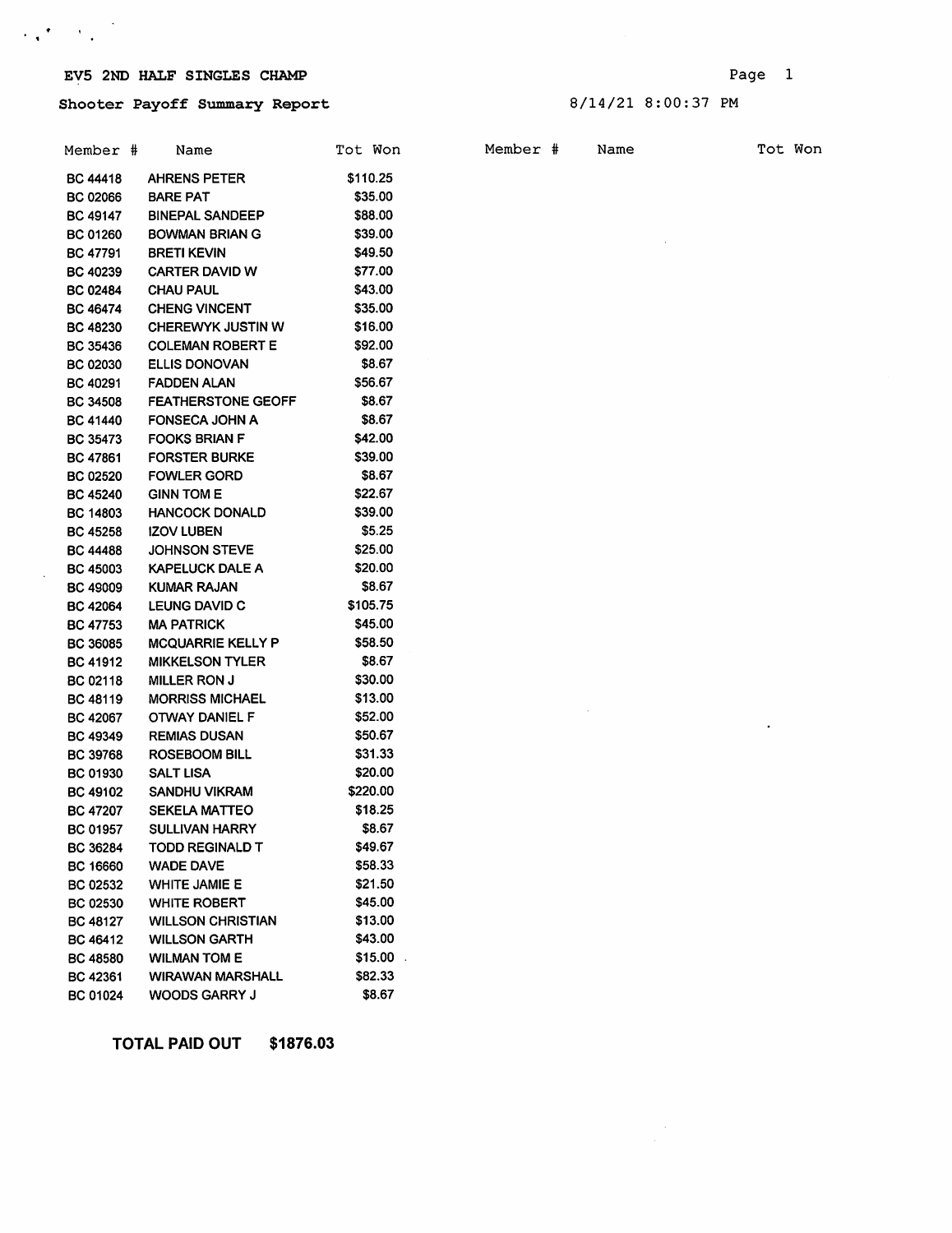$\bullet$  . The second second  $\bullet$ 

 $\sim$ 

AVERAGE SCORE 91

|           | Squad |                 | Name                        |             | AAA | AA | А  | в  | с    | D  |                |
|-----------|-------|-----------------|-----------------------------|-------------|-----|----|----|----|------|----|----------------|
| BС        | 17.4  | BC 44418        | <b>AHRENS PETER</b>         |             |     |    | 99 |    |      |    | A              |
| <b>BC</b> | 3.3   | BC 49102        | <b>SANDHU VIKRAM</b>        |             |     |    |    | 99 |      |    | в              |
| <b>BC</b> | 14.2  | <b>BC 42064</b> | LEUNG DAVID C               |             |     |    | 98 |    |      |    | А              |
| BC        | 14.1  | <b>BC 36085</b> | <b>MCQUARRIE KELLY P</b>    |             |     |    | 98 |    |      |    | A              |
| <b>BC</b> | 20.2  | <b>BC 45003</b> | <b>KAPELUCK DALE A</b>      |             |     |    | 97 |    |      |    | Α              |
| <b>BC</b> | 16.1  | <b>BC 02530</b> | <b>WHITE ROBERT</b>         | sv          |     |    |    |    | 97   |    | с              |
| BC        | 15.5  | BC 35436        | <b>COLEMAN ROBERT E</b>     | sv          |     |    |    | 97 |      |    | в              |
| BC        | 15.4  | <b>BC 01930</b> | <b>SALT LISA</b>            | LDI         |     |    | 97 |    |      |    | Α              |
| <b>BC</b> | 13.1  | <b>BC 47791</b> | <b>BRETI KEVIN</b>          |             |     |    |    | 97 |      |    | в              |
| BC        | 20.4  | <b>BC 42361</b> | <b>WIRAWAN MARSHALL</b>     |             |     |    |    | 96 |      |    | в              |
| BС        | 17.1  | <b>BC 12826</b> | <b>REYNOLDS BERNARD</b>     | <b>ELDR</b> |     |    | 96 |    |      |    | Α              |
| BC        | 16.4  | <b>BC 35473</b> | <b>FOOKS BRIAN F</b>        |             |     |    | 96 |    |      |    | Α              |
| BC        | 16.3  | <b>BC 39768</b> | <b>ROSEBOOM BILL</b>        | VT          |     |    |    | 96 |      |    | В              |
| <b>BC</b> | 14.4  | <b>BC 45258</b> | <b>IZOV LUBEN</b>           |             |     |    | 96 |    |      |    | А              |
| <b>BC</b> | 10.5  | <b>BC 02066</b> | <b>BARE PAT</b>             | <b>ELDR</b> |     |    |    |    | 96   |    | С              |
| BC        | 20.1  | <b>BC 40239</b> | <b>CARTER DAVID W</b>       |             |     | 95 |    |    |      |    | АΑ             |
| BC        | 17.5  | BC 02532        | <b>WHITE JAMIE E</b>        |             |     |    |    | 95 |      |    | в              |
| ВC        | 17.2  | BC 16660        | <b>WADE DAVE</b>            | sv          |     |    |    | 95 |      |    | в              |
| BC        | 13.3  | <b>BC 47207</b> | <b>SEKELA MATTEO</b>        |             |     |    | 95 |    |      |    | Α              |
| BC        | 10.2  | BC 48119        | <b>MORRISS MICHAEL</b>      |             |     |    |    | 95 |      |    | в              |
| BC        | 5.4   | BC 02484        | <b>CHAU PAUL</b>            |             |     |    |    |    | 95   |    | С              |
| BС        | 4.3   | <b>BC 48127</b> | <b>WILLSON CHRISTIAN</b>    |             |     |    |    | 95 |      |    | в              |
| <b>BC</b> | 1.2   | <b>BC 47753</b> | <b>MA PATRICK</b>           | SV          |     |    |    |    |      | 95 | D              |
| <b>BC</b> | 20.5  | <b>BC 41440</b> | <b>FONSECA JOHN A</b>       |             |     |    |    | 94 |      |    | в              |
| BC        | 15.2  | <b>BC 02520</b> | <b>FOWLER GORD</b>          |             |     |    | 94 |    |      |    | A              |
| BC        | 14.5  | <b>BC 40291</b> | <b>FADDEN ALAN</b>          | VΤ          |     |    |    |    | 94   |    | c              |
| <b>BC</b> | 14.3  | <b>BC 45240</b> | <b>GINN TOM E</b>           | sv          |     |    | 94 |    |      |    | А              |
| BC        | 8.5   | <b>BC 49009</b> | KUMAR RAJAN                 |             |     |    |    | 94 |      |    | в              |
| BC        | 3.4   | BC 36284        | TODD REGINALD T             | ELDR        |     |    |    |    | 94   |    | c              |
| <b>BC</b> | 12.5  | BC 35638        | <b>WILSON LLOYD E</b>       | sv          |     |    |    |    | 93   |    | c              |
| <b>BC</b> | 5.5   | BC 49147        | <b>BINEPAL SANDEEP</b>      |             |     |    |    |    | 93   |    | c              |
| BC        | 4.2   | BC 47861        | <b>FORSTER BURKE</b>        |             |     |    | 93 |    |      |    | Α              |
| <b>BC</b> | 17.3  | BC 34508        | <b>FEATHERSTONE GEOFF</b>   |             |     |    | 92 |    |      |    | А              |
| <b>BC</b> | 16.5  | BC 02030        | <b>ELLIS DONOVAN</b>        | VΤ          |     |    |    | 92 |      |    | в              |
| <b>BC</b> | 16.2  | BC 02044        | <b>BROTEN GERALD</b>        | ΕL          |     |    |    | 92 |      |    | в              |
| BC        | 8.4   |                 | BC 01957 SULLIVAN HARRY     | <b>ELDR</b> |     |    |    |    | 92   |    | С              |
| BC        | 8.3   |                 | BC 01024 WOODS GARRY J      | <b>SV</b>   |     |    |    |    | $92$ |    | С              |
| BC        | 8.1   | <b>BC 49349</b> | <b>REMIAS DUSAN</b>         |             |     |    |    |    | 92   |    | C <sub>1</sub> |
| BC        | 4.4   |                 | BC 41912 MIKKELSON TYLER    |             |     |    |    | 92 |      |    | в              |
| BC        | 1.5   |                 | BC 46474 CHENG VINCENT      | <b>SV</b>   |     |    |    |    |      | 92 | D              |
| <b>BC</b> | 10.3  |                 | BC 00912 HALL DOUGLAS       | VT          |     |    |    |    | 90   |    | c              |
| <b>BC</b> | 4.5   |                 | BC 48182 STOCKLEY MATHEW    |             |     |    |    | 90 |      |    | в              |
| <b>BC</b> | 2.2   |                 | BC 46412 WILLSON GARTH      |             |     | 90 |    |    |      |    | ΑA             |
| <b>BC</b> | 15.3  |                 | BC 02118 MILLER RON J       | <b>ELDR</b> |     |    |    |    |      | 89 | D              |
| <b>BC</b> | 13.5  |                 | BC 46556 HUBERMAN JON       |             |     |    |    |    | 89   |    | C.             |
| <b>BC</b> | 12.2  |                 | BC 42051 STARK MIKE R       | VΤ          |     |    |    |    | 89   |    | C.             |
| BC        | 12.1  |                 | BC 46082 STEVENS DOM        |             |     |    |    | 89 |      |    | в              |
| <b>BC</b> | 10.4  |                 | BC 46965 TREFANENKO JASON N |             |     |    |    | 89 |      |    | в              |
| BC        | 10.1  |                 | BC 29378 MUSTER KERRY       |             |     |    |    | 89 |      |    | в              |
| BC        | 15.1  |                 | BC 01260 BOWMAN BRIAN G     | <b>ELDR</b> |     |    |    |    | 88   |    | C              |
| BC        | 2.4   |                 | BC 14803 HANCOCK DONALD     |             |     |    |    |    | 88   |    | c              |
| BC        | 1.4   | BC 44488        | <b>JOHNSON STEVE</b>        |             |     |    |    |    |      | 88 | D              |
| BC        | 13.4  |                 | BC 42067 OTWAY DANIEL F     |             |     |    |    |    | 87   |    | C.             |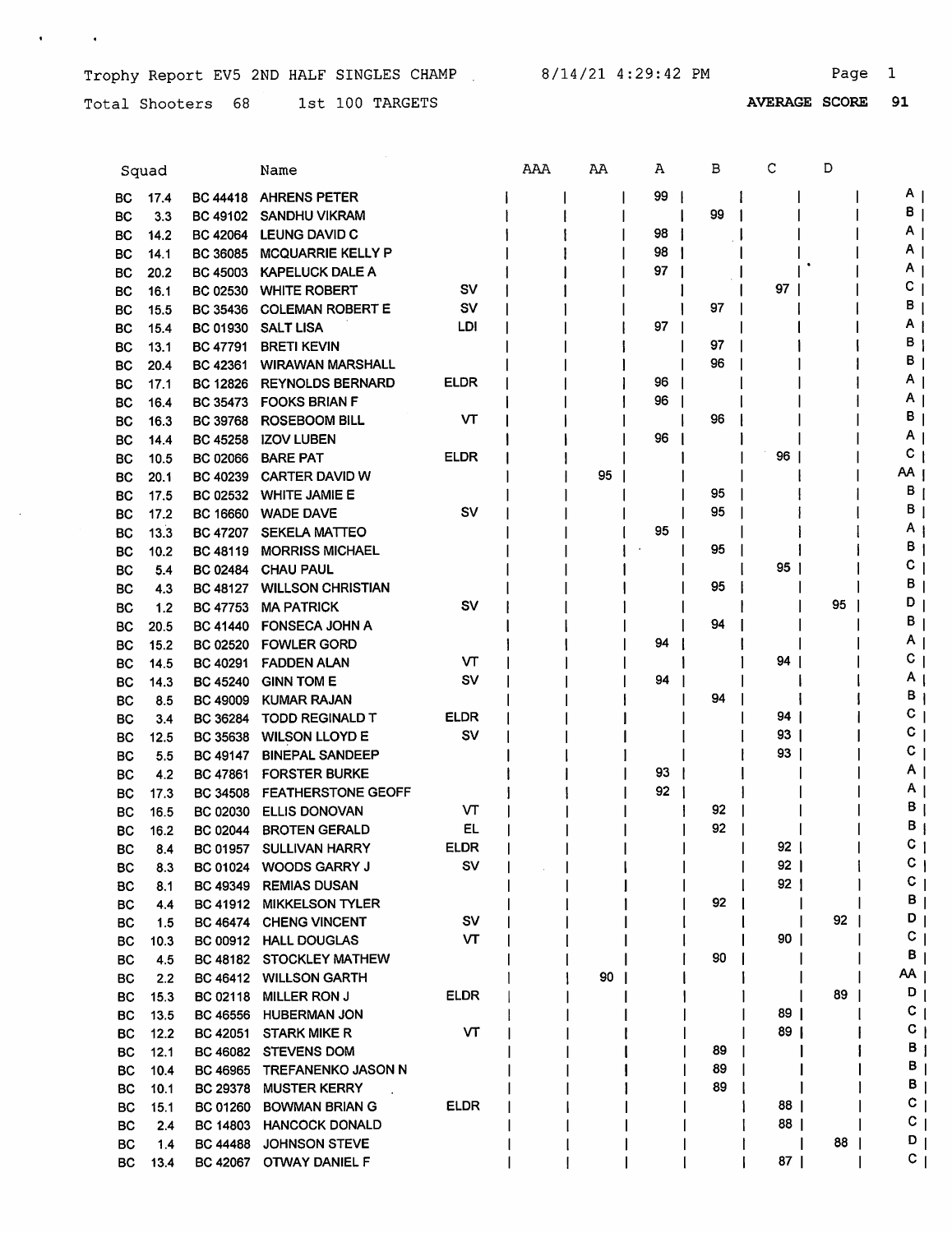Trophy Report EV5 2ND HALF SINGLES CHAMP 8/14/21 4:29:43 PM Page 2 Total Shooters 68 1st 100 TARGETS

 $\mathcal{A}$ 

 $\hat{\mathcal{L}}$ 

 $\bar{z}$ 

 $\Delta \sim 1$ 

 $\mathcal{L}^{\pm}$ 

AVERAGE SCORE 91

|           | Squad |                 | Name                     |     | AAA | AA | А  | в  | C  | D  |   |  |
|-----------|-------|-----------------|--------------------------|-----|-----|----|----|----|----|----|---|--|
| BC.       | 1.1   | <b>BC 48580</b> | <b>WILMAN TOM E</b>      |     |     |    |    |    |    | 87 | D |  |
| ВC        | 12.3  | <b>BC 02473</b> | <b>RAJKOWSKI TED</b>     |     |     |    |    | 86 |    |    | в |  |
| BC        | 4.1   | <b>BC 40983</b> | <b>BONAR DAVID</b>       |     |     |    |    | 86 |    |    | в |  |
| BC        | 5.2   | <b>BC 47900</b> | YU YANG(JUDY)            | LD  |     |    |    |    |    | 85 | D |  |
| BC        | 1.3   | <b>BC 47752</b> | <b>KAM SAM</b>           | VΤ  |     |    |    |    |    | 85 | D |  |
| BC        | 12.4  |                 | NW 00036 ZENTNER DENNIS  |     |     |    | 84 |    |    |    |   |  |
| BC        | 3.5   | <b>BC 46832</b> | <b>MOH BASSAM</b>        |     |     |    |    |    | 84 |    |   |  |
| BC        | 20.3  | <b>BC 44437</b> | <b>RAMSAY MICHAEL H</b>  |     |     |    |    |    |    | 83 | D |  |
| BC        | 5.1   | BC 02483        | YUEN WILLIAM K           |     |     |    |    |    |    | 82 | D |  |
| BC        | 2.3   | BC 32662        | <b>VANDAMENT JACK</b>    | VТ  |     |    |    |    |    | 81 | D |  |
| <b>BC</b> | 2.5   | <b>BC 49414</b> | <b>BURDEYNY BRENT</b>    |     |     |    | 80 |    |    |    | Α |  |
| <b>BC</b> | 3.1   | BC 45623        | <b>CHEUNG WINONA</b>     | LDI |     |    | 79 |    |    |    | А |  |
| <b>BC</b> | 2.1   | <b>BC 48230</b> | <b>CHEREWYK JUSTIN W</b> |     |     |    |    |    |    | 77 | D |  |
| BC.       | 3.2   | <b>BC 49442</b> | <b>AGOSTINO PHIL A</b>   |     |     |    | 75 |    |    |    | Α |  |
| BC        | 5.3   | <b>BC 48231</b> | <b>ZHU DANIEL</b>        | JR  |     |    |    |    |    | 70 | D |  |
|           |       |                 |                          |     |     |    |    |    |    |    |   |  |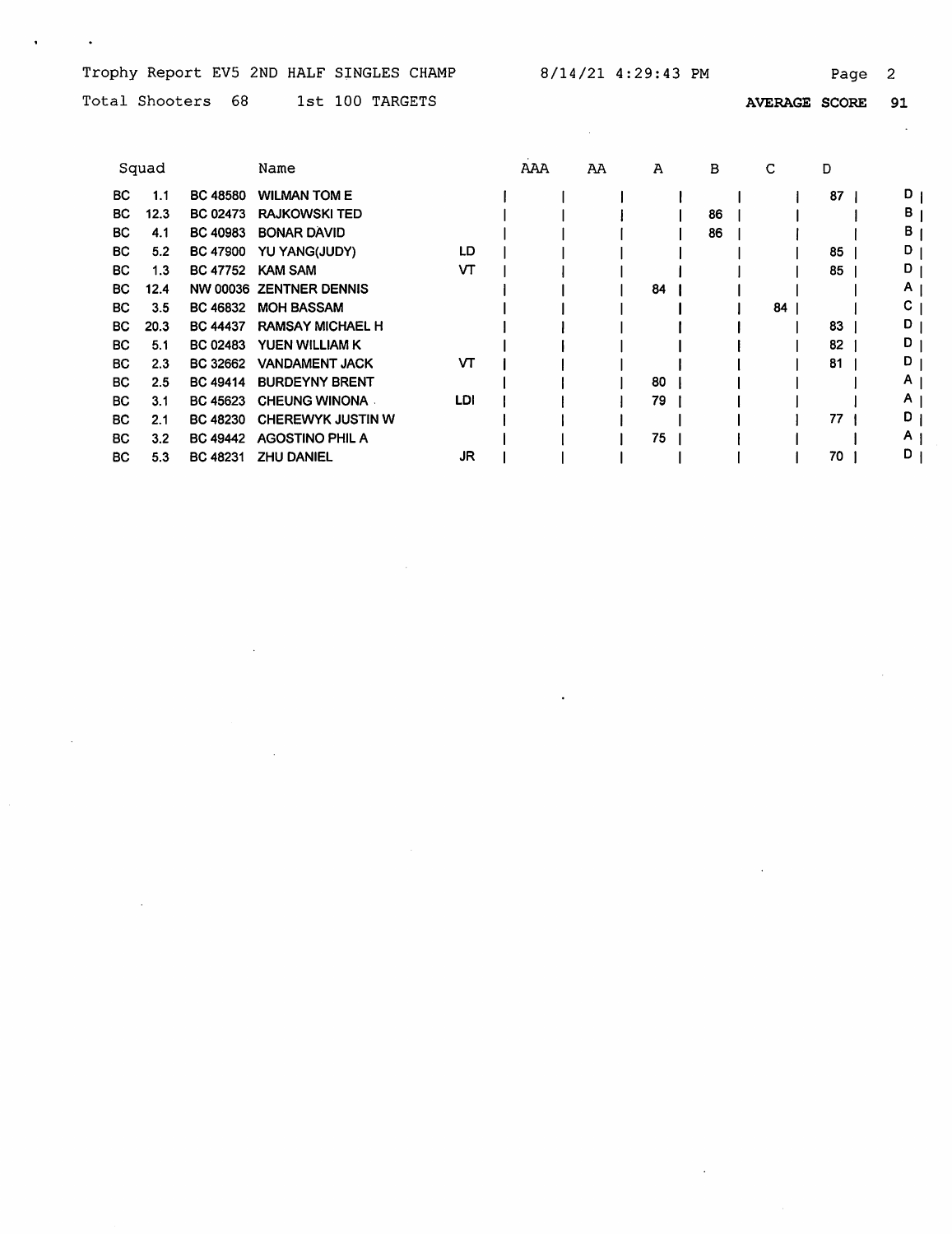### Trophy Report Multiple Events

 $\mathcal{L}(\mathcal{L})$  and  $\mathcal{L}(\mathcal{L})$ 

 $\bar{\beta}$ 

8/14/21 4;29;53 PM Page

 $\sim$ 

 $\sim 10^{-1}$ 

Total Shooters 68 1st 100 TARGETS

|           | Squad |                                    | Name                      |             | AAA | AA  | Α         | в             | с              |            |                                    |
|-----------|-------|------------------------------------|---------------------------|-------------|-----|-----|-----------|---------------|----------------|------------|------------------------------------|
| BC        | 16.4  | BC 35473                           | <b>FOOKS BRIAN F</b>      |             |     |     |           |               |                | D          |                                    |
| <b>BC</b> | 14.2  | BC 42064                           | LEUNG DAVID C             |             |     |     | 196       |               |                |            | A.                                 |
| <b>BC</b> | 17.4  | BC 44418                           | <b>AHRENS PETER</b>       |             |     |     | 196       |               |                |            | A                                  |
| <b>BC</b> | 3.3   | BC 49102                           | <b>SANDHU VIKRAM</b>      |             |     |     | 195 YA    |               |                |            | $\frac{\partial}{\partial \theta}$ |
| <b>BC</b> | 20.4  | BC 42361                           | <b>WIRAWAN MARSHALL</b>   |             |     |     |           | 795           |                |            |                                    |
| BC        | 14.4  | BC 45258                           | <b>IZOV LUBEN</b>         |             |     |     |           | 194           |                |            | в                                  |
| BC        | 17.1  | <b>BC 12826</b>                    | <b>REYNOLDS BERNARD</b>   | ELDR.       |     |     | 194       | <b>PELDER</b> |                |            | A.                                 |
| <b>BC</b> | 17.2  | BC 16660                           | <b>WADE DAVE</b>          | <u>"SV)</u> |     |     | 193       |               |                |            |                                    |
| <b>BC</b> | 14.1  | BC 36085                           | <b>MCQUARRIE KELLY P</b>  |             |     |     |           | 192           | S١             |            |                                    |
| <b>BC</b> | 10.5  | BC 02066                           | <b>BARE PAT</b>           | <b>ELDR</b> |     |     | 192       |               |                |            |                                    |
| <b>BC</b> | 5.4   | BC 02484                           | <b>CHAU PAUL</b>          |             |     |     |           |               | 192            | $\sim$ S/o |                                    |
| <b>BC</b> | 17.5  | <b>BC 02532</b>                    | <b>WHITE JAMIE E</b>      |             |     |     |           |               | 192            |            |                                    |
| <b>BC</b> | 15.5  | BC 35436                           | <b>COLEMAN ROBERT E</b>   |             |     |     |           | 191           |                |            | в                                  |
| <b>BC</b> | 16.1  | BC 02530                           | <b>WHITE ROBERT</b>       | <b>SV</b>   |     |     |           | 191           |                |            | в                                  |
| BC        | 13.3  | <b>BC 47207</b>                    | <b>SEKELA MATTEO</b>      | <b>SV</b>   |     |     |           |               | 190            |            | c                                  |
| вc        | 8.5   | <b>BC 49009</b>                    | <b>KUMAR RAJAN</b>        |             |     |     | 190       |               |                |            |                                    |
| ВC        | 8.3   | <b>BC 01024</b>                    | <b>WOODS GARRY J</b>      |             |     |     |           | 190           |                |            | в                                  |
| BC        | 4.3   | BC 48127                           | <b>WILLSON CHRISTIAN</b>  | SV          |     |     |           |               | 190            |            | С                                  |
| BC        | 20.1  | BC 40239                           | CARTER DAVID W            |             |     |     |           | 190           |                |            | в                                  |
| <b>BC</b> | 14.3  | BC 45240                           | <b>GINN TOM E</b>         |             |     | 189 |           |               |                |            | <b>AA</b>                          |
| <b>BC</b> | 8.1   | BC 49349                           | <b>REMIAS DUSAN</b>       | <b>SV</b>   |     |     | 189       |               |                |            | А                                  |
| BC        | 20.2  | BC 45003                           |                           |             |     |     |           |               | 189            |            | c                                  |
| <b>BC</b> | 15.2  | BC 02520                           | <b>KAPELUCK DALE A</b>    |             |     |     | 188       |               |                |            | Α                                  |
| BС        | 4.4   |                                    | <b>FOWLER GORD</b>        |             |     |     | 188       |               |                |            | Α                                  |
| BC        | 20.5  | BC 41912                           | <b>MIKKELSON TYLER</b>    |             |     |     |           | 188           |                |            | в                                  |
| BС        | 16.5  | <b>BC 41440</b><br><b>BC 02030</b> | FONSECA JOHN A            |             |     |     |           | 187           |                |            | в                                  |
| BС        | 16.3  |                                    | <b>ELLIS DONOVAN</b>      | ٧T          |     |     |           | 187           | $s$ $ O $<br>烛 |            | в                                  |
| <b>BC</b> | 15.4  | BC 39768                           | <b>ROSEBOOM BILL</b>      | v٣          |     |     |           | 187           |                |            | в                                  |
| BС        | 10.2  | BC 01930                           | <b>SALT LISA</b>          | <u>LDI</u>  |     |     | 187) LADT |               |                |            | Α                                  |
| <b>BC</b> | 5.5   | BC 48119                           | <b>MORRISS MICHAEL</b>    |             |     |     |           | 187           |                |            | в                                  |
| <b>BC</b> |       | BC 49147                           | <b>BINEPAL SANDEEP</b>    |             |     |     |           |               | 187            |            | c                                  |
|           | 17.3  | BC 34508                           | <b>FEATHERSTONE GEOFF</b> |             |     |     | 186       |               |                |            |                                    |
| BC        | 13.1  | <b>BC 47791</b>                    | <b>BRETI KEVIN</b>        |             |     |     |           | 186           |                |            | в                                  |
| BС        | 4.5   | <b>BC 48182</b>                    | <b>STOCKLEY MATHEW</b>    |             |     |     |           | 186           |                |            | в                                  |
| BС        | 3.4   | BC 36284                           | <b>TODD REGINALD T</b>    | <b>ELDR</b> |     |     |           |               | 186            |            |                                    |
| BC        | 1.2   | BC 47753                           | <b>MA PATRICK</b>         | SV          |     |     |           |               |                | 186        | $\overline{\mathsf{D}}$            |
| BC        | 16.2  | BC 02044                           | <b>BROTEN GERALD</b>      | <b>EL</b>   |     |     |           | 185           |                |            | в                                  |
| BC        | 12.5  |                                    | BC 35638 WILSON LLOYD E   | SV          |     |     |           |               | 185            |            | c                                  |
| BC        | 8.4   | <b>BC 01957</b>                    | <b>SULLIVAN HARRY</b>     | ELDR        |     |     |           |               | $185$          |            | C                                  |
| BС        | 2.2   | BC 46412                           | <b>WILLSON GARTH</b>      |             |     | 185 |           |               |                |            | AA                                 |
| BC        | 1.5   | BC 46474                           | <b>CHENG VINCENT</b>      | sv          |     |     |           |               |                | 185        | D                                  |
| BC        | 14.5  | BC 40291                           | <b>FADDEN ALAN</b>        | ٧T          |     |     |           |               | 184            |            | с                                  |
| BС        | 10.3  | BC 00912                           | <b>HALL DOUGLAS</b>       | v٢          |     |     |           |               | $184$          |            | c                                  |
| BС        | 10.4  | BC 46965                           | TREFANENKO JASON N        |             |     |     |           | 183           |                |            | в                                  |
| BC        | 4.2   | BC 47861                           | <b>FORSTER BURKE</b>      |             |     |     | 183       |               |                |            | A                                  |
| BC        | 12.2  | BC 42051                           | <b>STARK MIKE R</b>       | VT          |     |     |           |               | 181            |            | С                                  |
| BС        | 10.1  | BC 29378                           | <b>MUSTER KERRY</b>       |             |     |     |           | 181           |                |            | в                                  |
| BC        | 2.4   | BC 14803                           | <b>HANCOCK DONALD</b>     |             |     |     |           |               | $181$          |            | С                                  |
| BС        | 15.1  | BC 01260                           | <b>BOWMAN BRIAN G</b>     | <b>ELDR</b> |     |     |           |               | $178$          |            | с                                  |
| BC        | 13.5  | BC 46556                           | <b>HUBERMAN JON</b>       |             |     |     |           |               | $176$          |            | с                                  |
| BC        | 4.1   | BC 40983                           | <b>BONAR DAVID</b>        |             |     |     |           | 176           |                |            | в                                  |
| BC        | 1.1   | BC 48580                           | <b>WILMAN TOM E</b>       |             |     |     |           |               |                | 174        | D                                  |
| BС        | 13.4  | BC 42067                           | OTWAY DANIEL F            |             |     |     |           |               | 173            |            | С                                  |
| вс        | 3.5   | <b>BC 46832</b>                    | <b>MOH BASSAM</b>         |             |     |     |           |               | 173            |            | C                                  |
|           |       |                                    |                           |             |     |     |           |               |                |            |                                    |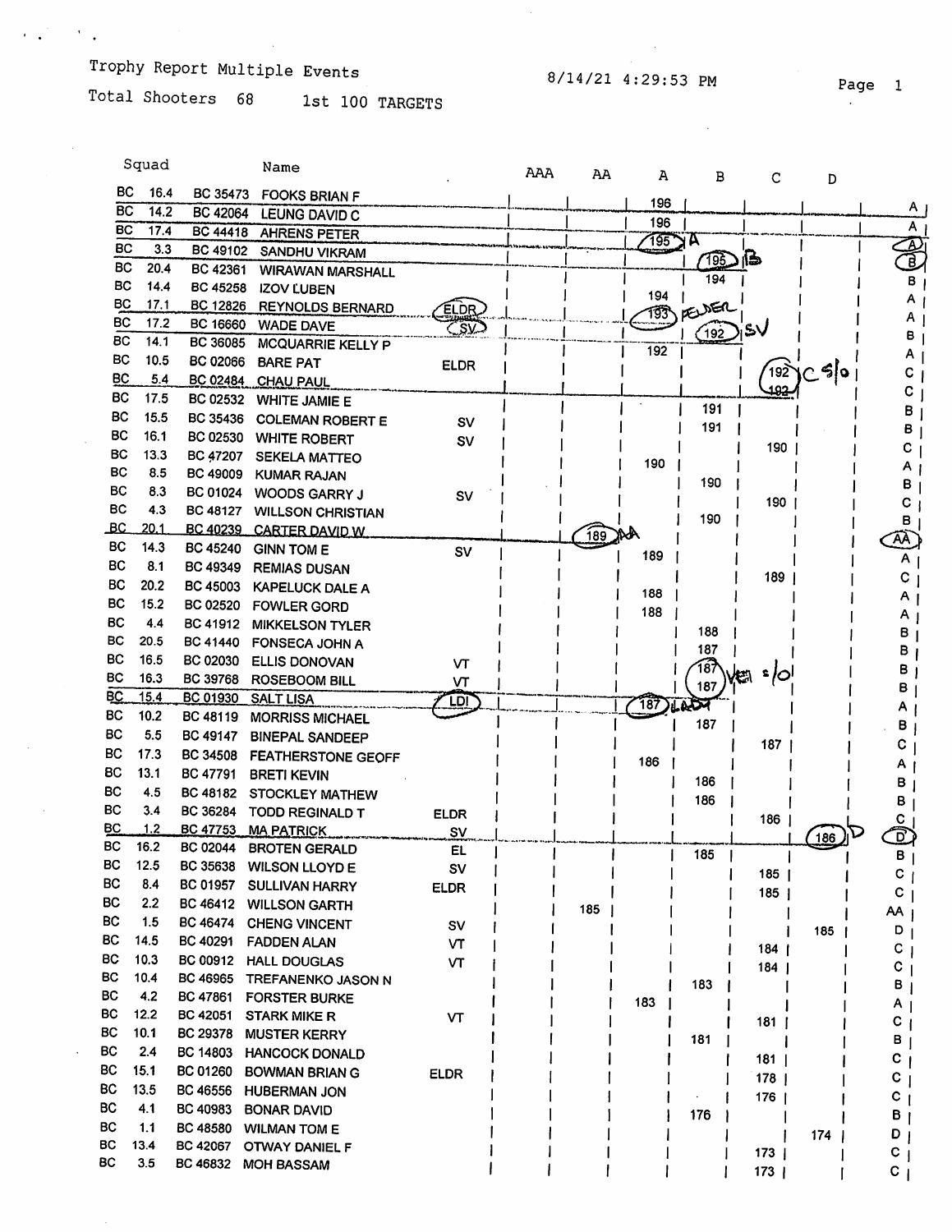$\mathcal{F}_{\mathcal{A}}$ 

Total Shooters 68 1st 100 TARGETS

8/14/21 4:29:54 PM

Page 2

 $\overline{D}$  |  $\overline{B}$   $\overline{I}$  $\overline{D}$   $\overline{I}$  $\overline{B}$  i  $D_1$  $D_1$  $A<sub>1</sub>$  $D_1$  $\overline{D}$  i  $A<sub>1</sub>$  $\overline{D}$  i  $A<sub>1</sub>$  $D_1$  $\begin{array}{c} A \\ D \end{array}$ 

|           | Squad |                 | Name                     |             | AAA | AA | A   | в   | C | D   |
|-----------|-------|-----------------|--------------------------|-------------|-----|----|-----|-----|---|-----|
| BC        | 1.4   | BC 44488        | JOHNSON STEVE            |             |     |    |     |     |   |     |
| BC        | 12.3  | BC 02473        | <b>RAJKOWSKI TED</b>     |             |     |    |     |     |   | 172 |
| BC        | 20.3  | <b>BC 44437</b> | <b>RAMSAY MICHAEL H</b>  |             |     |    |     | 171 |   |     |
| BC        | 12.1  | BC 46082        | <b>STEVENS DOM</b>       |             |     |    |     |     |   | 170 |
| BC.       | 5.1   | BC 02483        | YUEN WILLIAM K           |             |     |    |     | 170 |   |     |
| BC.       | 5.2   | <b>BC 47900</b> | YU YANG(JUDY)            | LD          |     |    |     |     |   | 170 |
| <b>BC</b> | 3.1   | BC 45623        | <b>CHEUNG WINONA</b>     | LDI         |     |    |     |     |   | 169 |
| BC.       | 2.3   | BC 32662        | <b>VANDAMENT JACK</b>    | VT          |     |    | 168 |     |   |     |
| BC        | 1,3   | <b>BC 47752</b> | <b>KAM SAM</b>           | ٧T          |     |    |     |     |   | 168 |
| BC.       | 2.5   | BC 49414        | <b>BURDEYNY BRENT</b>    |             |     |    |     |     |   | 167 |
| BC.       | 15.3  | BC 02118        | MILLER RON J             | <b>ELDR</b> |     |    | 165 |     |   |     |
| BC        | 12.4  | NW 00036        | <b>ZENTNER DENNIS</b>    |             |     |    |     |     |   | 162 |
| ВC        | 2.1   | <b>BC 48230</b> | <b>CHEREWYK JUSTIN W</b> |             |     |    | 155 |     |   |     |
| ВC        | 3.2   | <b>BC 49442</b> | <b>AGOSTINO PHIL A</b>   |             |     |    |     |     |   | 154 |
| ВC        | 5.3   | BC 48231        | <b>ZHU DANIEL</b>        | JR          |     |    | 137 |     |   |     |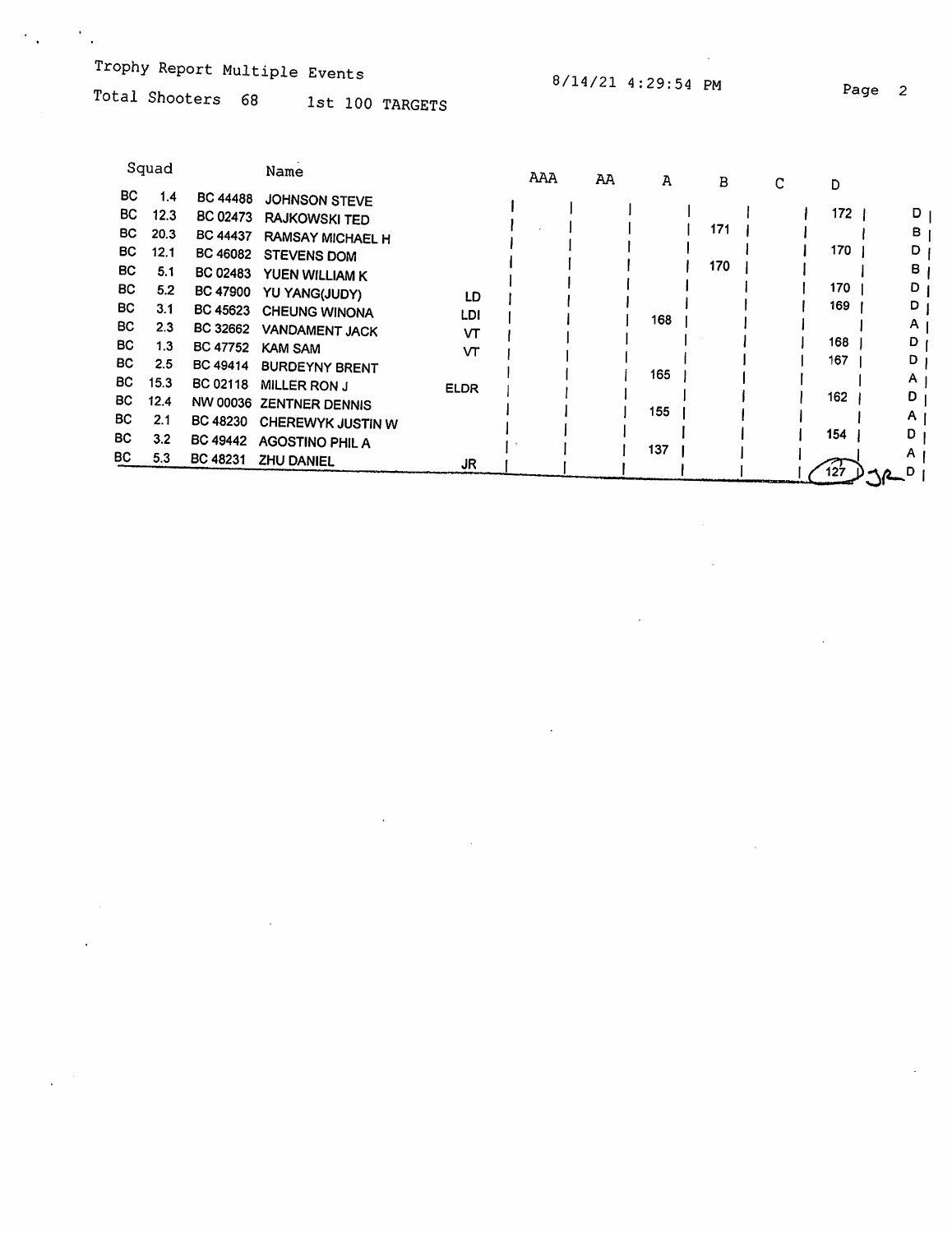#### EV5 2ND HALF SINGLES CHAMP

50 Options - Option 1 - C\_2 Entered @ \$10.00 = \$20.00 - 2 Places - 2 Fifties

 $\sim$ 

| Total Money In Added \$150.00                         |                       |                       |                      |                       |                        | \$170.00                           |                        |                  | 8/14/21 7:44:27 PM |          |
|-------------------------------------------------------|-----------------------|-----------------------|----------------------|-----------------------|------------------------|------------------------------------|------------------------|------------------|--------------------|----------|
| Grp<br>Tot Won<br>Name                                |                       | 25 OPTIONS PAYOFF     |                      |                       |                        | 50 OPTIONS PAYOFF                  |                        |                  |                    |          |
|                                                       | Trap 1                | Trap 2                | Trap 3               | Trap 4                | Front                  | Middle                             | <b>Back</b>            | Purse            | Added              |          |
| AA \$57.00 CARTER DAVID W<br>AA \$43.00 WILLSON GARTH | \$0.00 24<br>\$0.0022 | \$0.0023<br>\$0.00 22 | \$0.0023<br>\$0.0023 | \$0.00 25<br>\$0.0023 | \$6.00 47<br>\$4.00 44 | \$0.0046<br>$$0.00 \underline{45}$ | \$6.00 48<br>\$4.00 46 | \$0.00<br>\$0.00 | \$45.00<br>\$35.00 | 95<br>90 |
| No 25 Options In Event                                |                       |                       |                      |                       |                        |                                    |                        |                  |                    |          |
| Total Paid 50 Options \$20.00                         |                       |                       |                      |                       |                        |                                    |                        |                  |                    |          |
| No Purse In Event                                     |                       |                       |                      |                       |                        |                                    |                        |                  |                    |          |
| Total Paid In Added \$80.00                           |                       |                       |                      |                       |                        |                                    |                        |                  |                    |          |
| <b>Total Paid In Event:</b><br>\$100.00               |                       |                       | $\ddot{\phantom{1}}$ |                       |                        |                                    |                        |                  |                    |          |

 $\bar{z}$ 

Page 1999 – Page 1999 – Page 1999 – Page 1999 – Page 1999 – Page 1999 – Page 1999 – Page 1999 – Page 1999 – Pag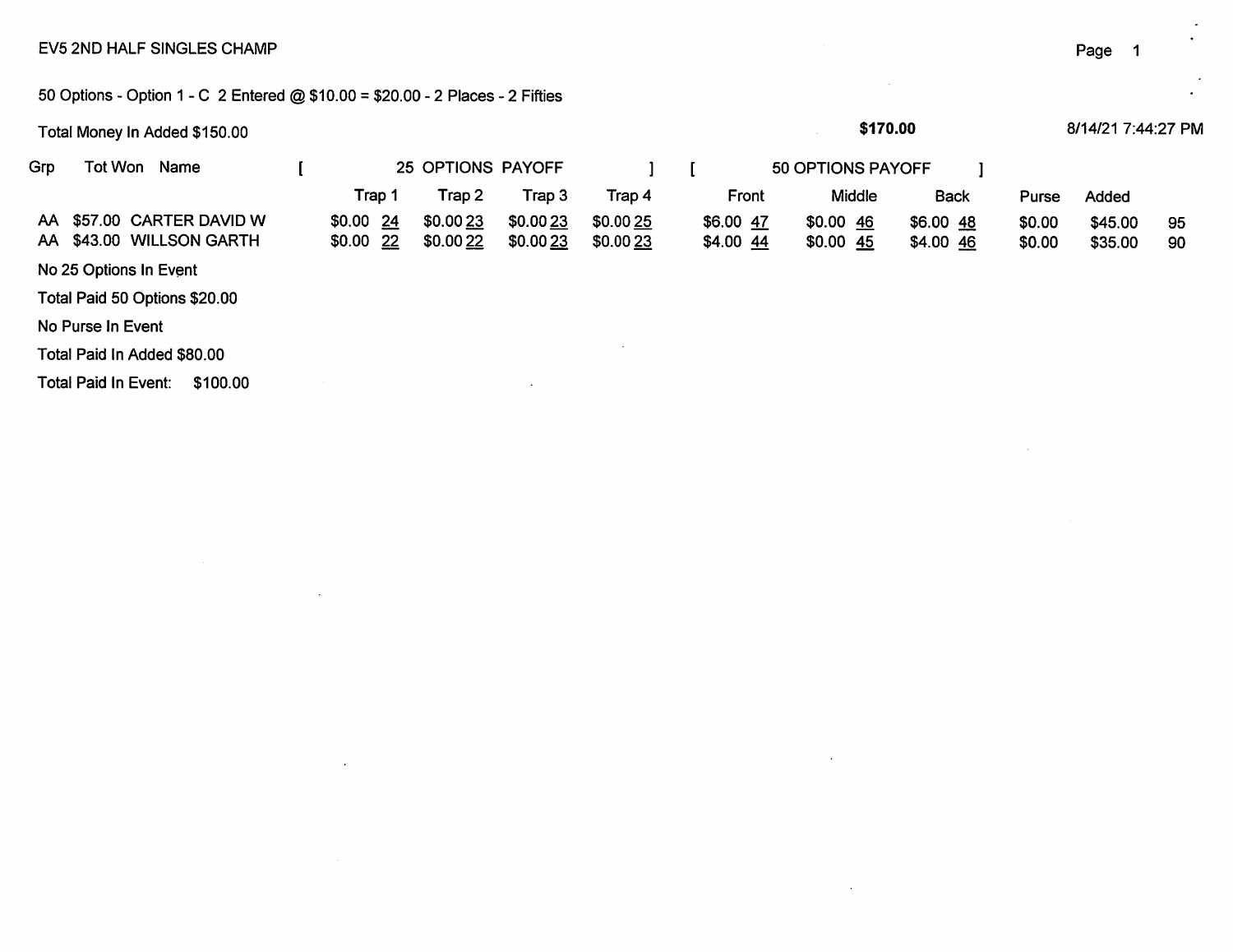#### 50 Options - Option 1-07 Entered @ \$10.00 = \$70.00 - 2 Places - 2 Fifties

Total Money In Added \$150.00

|     | Total Money In Added \$150.00 |              |                   |           |           |                     | \$220.00          |             |        | 8/14/21 /:44:32 PM |     |
|-----|-------------------------------|--------------|-------------------|-----------|-----------|---------------------|-------------------|-------------|--------|--------------------|-----|
| Grp | Tot Won<br><b>Name</b>        |              | 25 OPTIONS PAYOFF |           |           |                     | 50 OPTIONS PAYOFF |             |        |                    |     |
|     |                               | Trap 1       | Trap 2            | Trap 3    | Trap 4    | Front               | Middle            | <b>Back</b> | Purse  | Added              |     |
|     | A \$71.25 AHRENS PETER        | 25<br>\$0.00 | \$0.00 25         | \$0.0025  | \$0.0024  | \$21.00 50          | \$0.0050          | $$5.25$ 49  | \$0.00 | \$45.00            | -99 |
| A.  | \$7.00 FOOKS BRIAN F          | \$0.00 25    | \$0.0024          | \$0.0024  | \$0.0023  | \$7.00 49           | \$0.0048          | \$0.00 47   | \$0.00 | \$0.00             | 96  |
| A   | \$0.00 FORSTER BURKE          | \$0.0022     | \$0.00 25         | \$0.00 22 | \$0.0024  | $$0.00 \; 47$       | \$0.0047          | \$0.0046    | \$0.00 | \$0.00             | 93  |
| A.  | \$14.00 GINN TOM E            | $$0.00$ 23   | \$0.0023          | \$0.00 24 | \$0.0024  | \$0.00 46           | $$0.00$ 47        | \$14.0048   | \$0.00 | \$0.00             | 94  |
| A   | \$5.25 IZOV LUBEN             | \$0.0024     | \$0.0023          | \$0.0024  | \$0.0025  | \$0.00 47           | \$0.0047          | \$5.25 49   | \$0.00 | \$0.00             | 96  |
|     | A \$20.00 KAPELUCK DALE A     | \$0.00 25    | \$0.00 24         | \$0.0024  | \$0.00 24 | \$0.0049            | \$0.0048          | \$0.0048    | \$0.00 | \$20.00            | 97  |
|     | A \$44.75 LEUNG DAVID C       | \$0.00 24    | \$0.0025          | \$0.0024  | \$0.00 25 | \$7.00 49           | \$0.0049          | \$5.25 49   | \$0.00 | \$32.50            | 98  |
|     | A \$32.50 MCQUARRIE KELLY P   | 24<br>\$0.00 | \$0.00 25         | \$0.0024  | \$0.0025  | \$0.0049            | \$0.0049          | \$0.00 49   | \$0.00 | \$32.50            | 98  |
|     | A \$20.00 SALT LISA           | \$0.0023     | \$0.0025          | \$0.00 24 | \$0.00 25 | $$0.00\frac{48}{ }$ | \$0.0049          | \$0.0049    | \$0.00 | \$20.00            | 97  |
| A.  | \$5.25 SEKELA MATTEO          | \$0.00 23    | \$0.0023          | \$0.0024  | \$0.00 25 | \$0.0046            | \$0.0047          | $$5.25$ 49  | \$0.00 | \$0.00             | 95  |

No 25 Options In Event

Total Paid 50 Options \$70.00

No Purse In Event

 $\omega$ 

Total Paid In Added \$150.00

Total Paid In Event: \$220.00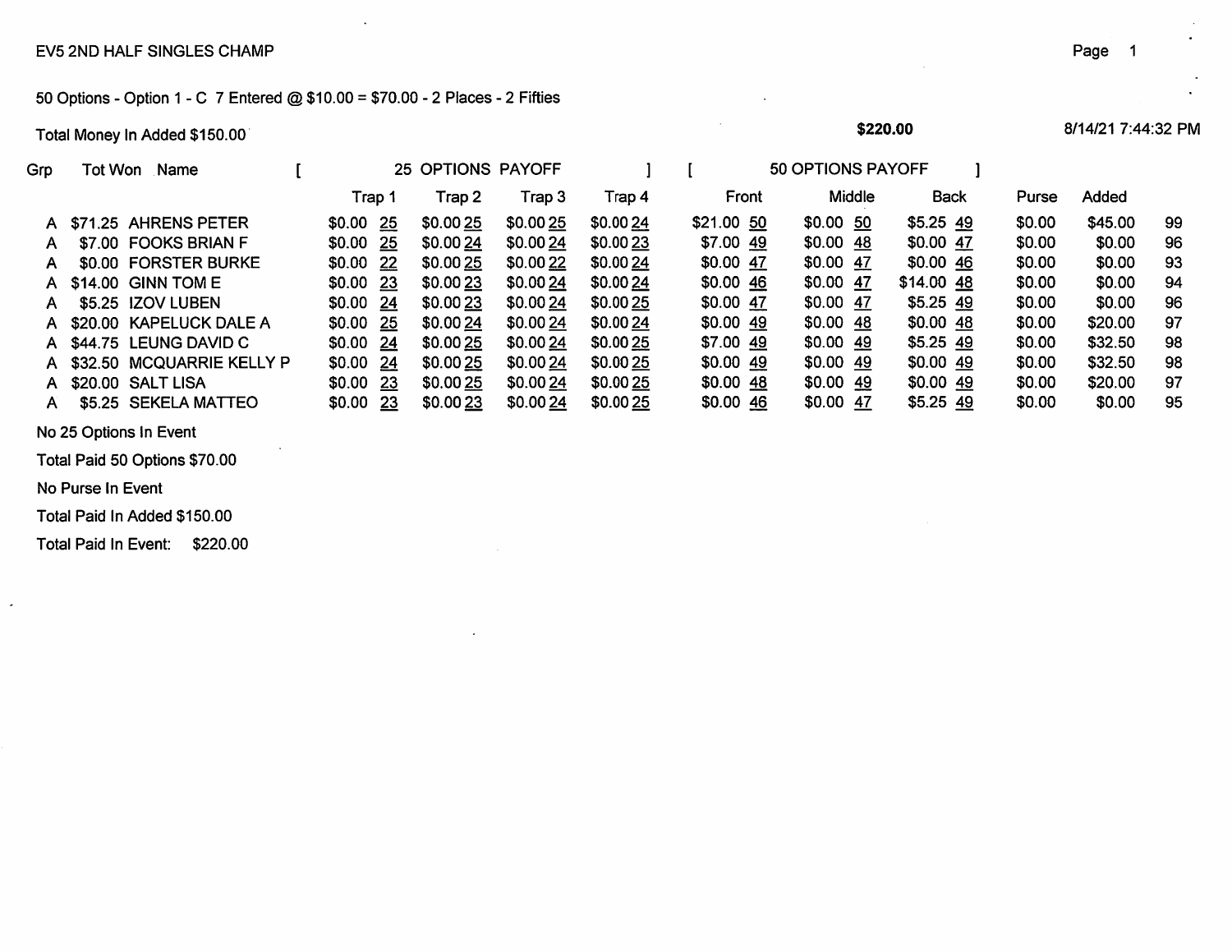50 Options - Option 1 - C 17 Entered @ \$10.00 = \$170.00 - 2 Places - 2 Fifties

Total Money In Added \$150.00

| Grp | Tot Won | Name                      |               | 25 OPTIONS PAYOFF |           |           |                      | 50 OPTIONS PAYOFF      |                        |        |         |    |
|-----|---------|---------------------------|---------------|-------------------|-----------|-----------|----------------------|------------------------|------------------------|--------|---------|----|
|     |         |                           | Trap 1        | Trap 2            | Trap 3    | Trap 4    | Front                | Middle                 | <b>Back</b>            | Purse  | Added   |    |
| в   | \$0.00  | <b>BONAR DAVID</b>        | 20<br>\$0.00  | \$0.00 22         | \$0.00 21 | \$0.0023  | \$0.00 $42$          | $$0.00 \underline{43}$ | $$0.00 \; 44$          | \$0.00 | \$0.00  | 86 |
| в   | \$49.50 | <b>BRETI KEVIN</b>        | \$0.00<br>24  | \$0.0025          | \$0.00 24 | \$0.00 24 | \$17.00 49           | $$0.00$ 49             | \$0.0048               | \$0.00 | \$32.50 | 97 |
|     |         | \$83.50 COLEMAN ROBERT E  | \$0.00<br>25  | \$0.00 25         | \$0.00 25 | \$0.00 22 | \$51.00 50           | \$0.00, 50             | \$0.0047               | \$0.00 | \$32.50 | 97 |
| в   |         | \$0.00 FONSECA JOHN A     | \$0.00<br>24  | \$0.00 24         | \$0.00 23 | \$0.0023  | $$0.00 \; 48$        | \$0.00 47              | \$0.00 46              | \$0.00 | \$0.00  | 94 |
| в   |         | \$0.00 KUMAR RAJAN        | \$0.00<br>24  | \$0.00 23         | \$0.00 23 | \$0.00 24 | \$0.00 47            | \$0.00 46              | \$0.00 47              | \$0.00 | \$0.00  | 94 |
| в   | \$0.00  | <b>MIKKELSON TYLER</b>    | 23<br>\$0.00  | \$0.0022          | \$0.0025  | \$0.00 22 | \$0.0045             | $$0.00$ 47             | \$0.0047               | \$0.00 | \$0.00  | 92 |
| B   |         | \$0.00 MORRISS MICHAEL    | \$0.00<br>23  | \$0.00 24         | \$0.00 25 | \$0.00 23 | \$0.00 47            | $$0.00 \underline{49}$ | \$0.0048               | \$0.00 | \$0.00  | 95 |
| в   |         | \$0.00 RAJKOWSKI TED      | \$0.00<br>23  | \$0.00 19         | \$0.0023  | \$0.0021  | $$0.00 \; 42$        | $$0.00 \frac{42}{ }$   | \$0.0044               | \$0.00 | \$0.00  | 86 |
| В.  |         | \$31.33 ROSEBOOM BILL     | \$0.00<br>24  | \$0.00 23         | \$0.00 24 | \$0.00 25 | $$0.00 \frac{47}{ }$ | $$0.00 \frac{47}{ }$   | \$11.33 49             | \$0.00 | \$20.00 | 96 |
|     |         | B \$113.00 SANDHU VIKRAM  | \$0.00<br>25  | \$0.0024          | \$0.0025  | \$0.00 25 | \$17.00 49           | $$0.00$ 49             | \$51.00 50             | \$0.00 | \$45.00 | 99 |
| в   |         | \$0.00 STEVENS DOM        | \$0.00<br>24  | \$0.00 22         | \$0.0021  | \$0.0022  | $$0.00 \; 46$        | $$0.00$ 43             | \$0.00 43              | \$0.00 | \$0.00  | 89 |
| в   |         | \$0.00 STOCKLEY MATHEW    | \$0.00<br>24  | \$0.00 20         | \$0.00 23 | \$0.00 23 | \$0.0044             | $$0.00 \underline{43}$ | $$0.00 \underline{46}$ | \$0.00 | \$0.00  | 90 |
| в   | \$0.00  | <b>TREFANENKO JASON N</b> | \$0.00<br>22  | \$0.0021          | \$0.0023  | \$0.00 23 | \$0.0043             | $$0.00 \underline{44}$ | $$0.00 \underline{46}$ | \$0.00 | \$0.00  | 89 |
| в   |         | \$11.33 WADE DAVE         | \$0.00<br>-22 | \$0.0024          | \$0.00 25 | \$0.00 24 | \$0.00 46            | \$0.00 49              | \$11.33 49             | \$0.00 | \$0.00  | 95 |
| в   | \$0.00  | <b>WHITE JAMIE E</b>      | \$0.00<br>23  | \$0.0024          | \$0.00 24 | \$0.00 24 | \$0.0047             | $$0.00 \; 48$          | \$0.0048               | \$0.00 | \$0.00  | 95 |
| в   | \$0.00  | <b>WILLSON CHRISTIAN</b>  | \$0.00<br>24  | \$0.0024          | \$0.00 24 | \$0.00 23 | \$0.0048             | $$0.00$ 48             | $$0.00$ 47             | \$0.00 | \$0.00  | 95 |
| в.  | \$31.33 | <b>WIRAWAN MARSHALL</b>   | 24<br>\$0.00  | \$0.0023          | \$0.0025  | \$0.00 24 | \$0.00 47            | $$0.00$ 48             | \$11.33 49             | \$0.00 | \$20.00 | 96 |

No 25 Options In Event

Total Paid 50 Options \$169.99

No Purse In Event

Total Paid In Added \$150.00

Total Paid In Event: \$319.99

\$320.00

8/14/21 7:44:35 PM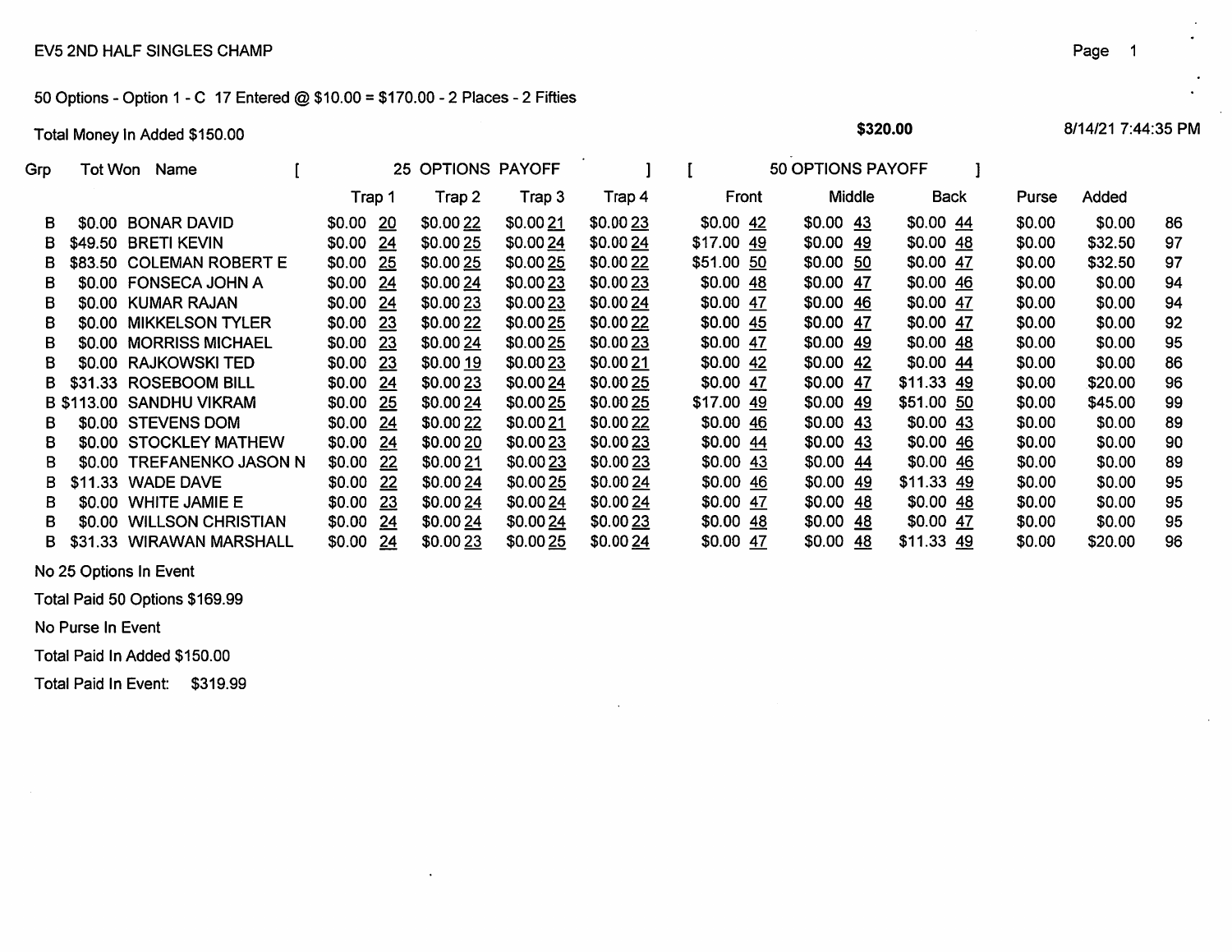#### 50 Options - Option 1 - C 7 Entered @ \$10.00 = \$70.00 - 2 Places - 2 Fifties

Total Money in Added \$150.00

| <b>Grp</b> | Tot Won<br>Name         |                | 25 OPTIONS PAYOFF |          |           |             | 50 OPTIONS PAYOFF   |            |              |         |     |
|------------|-------------------------|----------------|-------------------|----------|-----------|-------------|---------------------|------------|--------------|---------|-----|
|            |                         | Trap 1         | Trap 2            | Trap 3   | Trap 4    | Front       | Middle              | Back       | <b>Purse</b> | Added   |     |
|            | C \$35.00 BARE PAT      | -25<br>\$0.00  | \$0.0024          | \$0.0024 | \$0.0023  | \$0.0049    | $$0.00\frac{48}{ }$ | \$0.00 47  | \$0.00       | \$35.00 | 96  |
| C.         | \$21.00 BINEPAL SANDEEP | \$0.00<br>-24  | \$0.00 24         | \$0.0022 | \$0.0023  | $$21.00$ 48 | \$0.0046            | \$0.0045   | \$0.00       | \$0.00  | 93  |
| C.         | \$30.00 CHAU PAUL       | \$0.00<br>- 24 | \$0.0023          | \$0.0025 | \$0.0023  | $$0.00$ 47  | \$0.0048            | \$0.0048   | \$0.00       | \$30.00 | 95  |
| C.         | \$48.00 FADDEN ALAN     | -24<br>\$0.00  | \$0.0023          | \$0.0024 | \$0.0023  | $$14.00$ 47 | \$0.0047            | \$14.00 47 | \$0.00       | \$20.00 | 94  |
| C.         | \$0.00 HANCOCK DONALD   | -20<br>\$0.00  | \$0.0023          | \$0.0023 | \$0.0022  | \$0.0043    | \$0.0046            | \$0.0045   | \$0.00       | \$0.00  | 88  |
| C.         | \$0.00 MOH BASSAM       | \$0.00 22      | \$0.0021          | \$0.0022 | \$0.00 19 | $$0.00$ 43  | \$0.0043            | \$0.00 41  | \$0.00       | \$0.00  | 84  |
| C.         | \$0:00 OTWAY DANIEL F   | \$0.0021       | \$0.0021          | \$0.0023 | \$0.0022  | \$0.0042    | \$0.0044            | \$0.0045   | \$0.00       | \$0.00  | -87 |
| C.         | \$0.00 REMIAS DUSAN     | $$0.00$ 24     | \$0.0022          | \$0.0023 | \$0.0023  | \$0.00 46   | \$0.0045            | \$0.0046   | \$0.00       | \$0.00  | 92  |
| C.         | \$41.00 TODD REGINALD T | -22<br>\$0.00  | \$0.0024          | \$0.0024 | \$0.0024  | \$0.0046    | \$0.0048            | \$21.00 48 | \$0.00       | \$20.00 | 94  |
| C.         | \$45.00 WHITE ROBERT    | 24<br>\$0.00   | \$0.0023          | \$0.0025 | \$0.00 25 | \$0.0047    | \$0.0048            | \$0.00 50  | \$0.00       | \$45.00 | 97  |

No 25 Options In Event

Total Paid 50 Options \$70.00

No Purse In Event

Total Paid In Added \$150.00

Total Paid In Event: \$220.00

 $\sim$  8/14/21 7:45:38 PM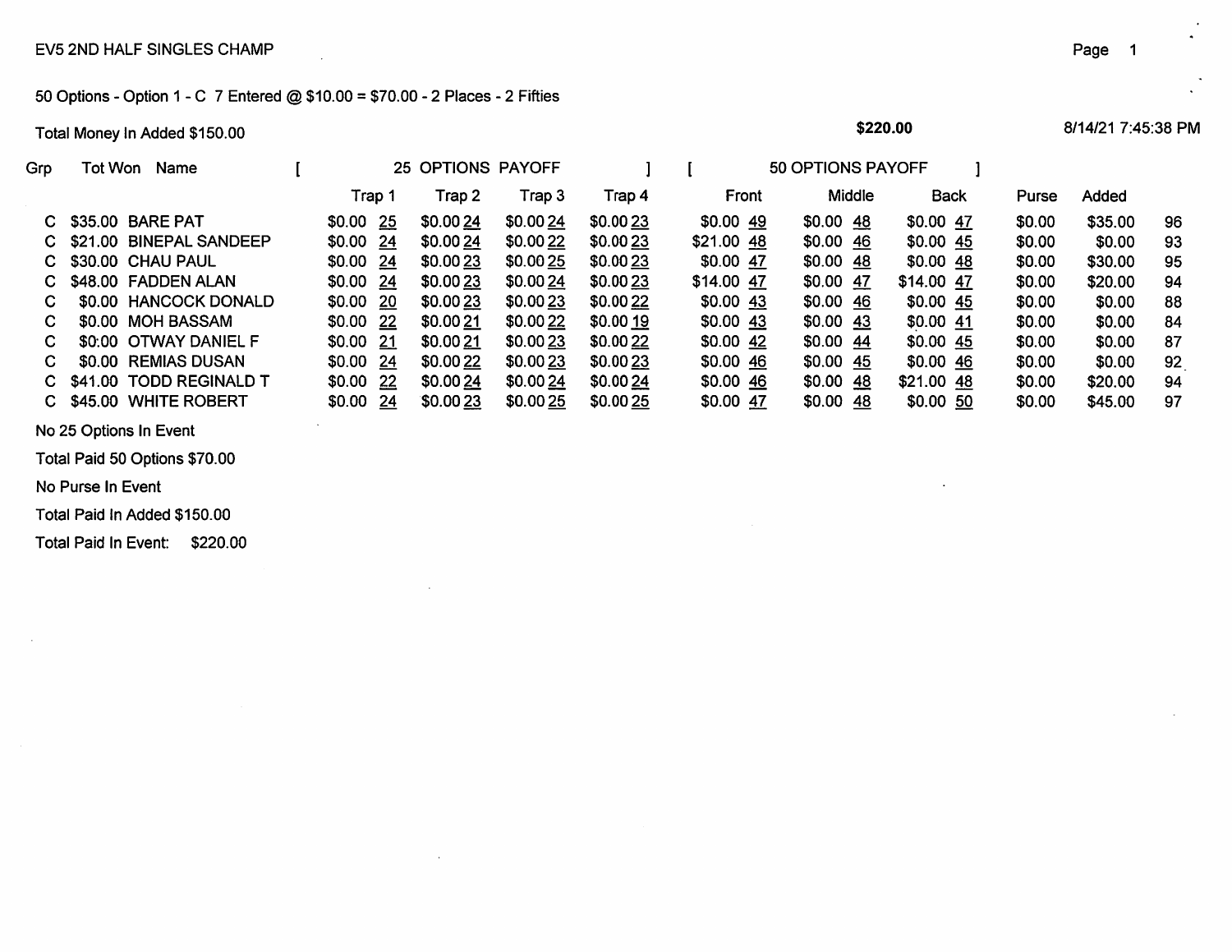#### 50 Options - Option 1 - C 1 Entered @ \$10.00 = \$10.00 - 2 Places - 2 Fifties

Total Money In Added \$150.00

| Grp | Tot Won<br>Name          |           | 25 OPTIONS PAYOFF |          |           |           | 50 OPTIONS PAYOFF |             |        |         |     |
|-----|--------------------------|-----------|-------------------|----------|-----------|-----------|-------------------|-------------|--------|---------|-----|
|     |                          | Trap 1    | Trap 2            | Trap 3   | Trap 4    | Front     | Middle            | <b>Back</b> | Purse  | Added   |     |
| D.  | \$35.00 CHENG VINCENT    | \$0.0023  | \$0.0023          | \$0.0021 | \$0.00 25 | \$0.0046  | \$0.0044          | \$0.00 46   | \$0.00 | \$35.00 | 92  |
| D.  | \$6.00 CHEREWYK JUSTIN W | \$0.00 20 | \$0.0014          | \$0.0022 | \$0.0021  | \$3.00 34 | \$0.00 36         | \$3.00 43   | \$0.00 | \$0.00  | -77 |
| D.  | \$25.00 JOHNSON STEVE    | \$0.00 21 | \$0.0023          | \$0.0020 | \$0.0024  | \$0.0044  | \$0.0043          | \$0.00 44   | \$0.00 | \$25.00 | 88  |
|     | D \$45.00 MA PATRICK     | \$0.0023  | \$0.0024          | \$0.0024 | \$0.0024  | \$0.00 47 | \$0.0048          | \$0.00 48   | \$0.00 | \$45.00 | 95  |
|     | D \$30.00 MILLER RON J   | \$0.0022  | \$0.0023          | \$0.0020 | \$0.0024  | \$0.0045  | \$0.0043          | \$0.0044    | \$0.00 | \$30.00 | 89  |
|     | D \$15.00 WILMAN TOM E   | \$0.00 21 | \$0.0024          | \$0.0019 | \$0.0023  | \$0.0045  | \$0.0043          | \$0.00 42   | \$0.00 | \$15.00 | 87  |
|     | .                        |           |                   |          |           |           |                   |             |        |         |     |

 $\ddot{\phantom{0}}$ 

 $\sim 10$ 

No 25 Options In Event

Total Paid 50 Options \$6.00

No Purse In Event

Total Paid In Added \$150.00

Total Paid In Event: \$156.00

#### $\sim$  3/14/21 7:45:42 PM  $\sim$  3/160.00  $\sim$  3/14/21 7:45:42 PM  $\sim$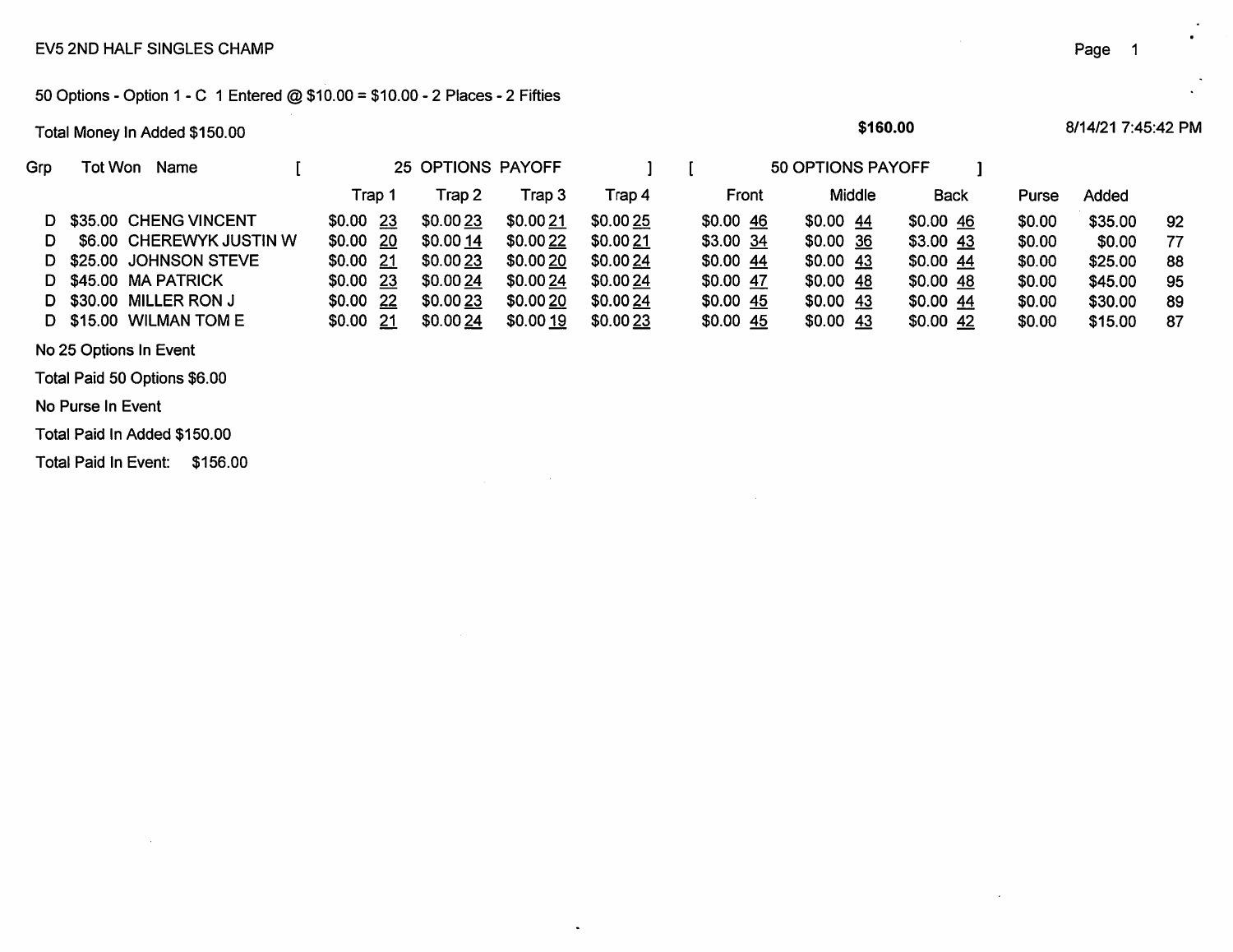$\mathcal{O}_{\mathbf{A}}$  and  $\mathcal{O}_{\mathbf{A}}$ 

Option 2 - LEWIS Total Playing 52 @ \$10.00 Payoff For Class # 1 4 Classes 2 Places 8/14/21 7:49:14 PM

Percentage Payoff Total Money \$130.00 Per Group LEWIS

| 1            | <b>BC 44418 AHRENS PETER</b> | 99 | \$39.00 |
|--------------|------------------------------|----|---------|
| $\mathbf{2}$ | BC 49102 SANDHU VIKRAM       | 99 | \$39.00 |
| 3            | BC 36085 MCQUARRIE KELLY P   | 98 | \$26.00 |
| 4            | BC 42064 LEUNG DAVID C       | 98 | \$26.00 |
| 5            | BC 01930 SALT LISA           | 97 | \$0.00  |
| 6            | BC 02530 WHITE ROBERT        | 97 | \$0.00  |
| 7            | BC 35436 COLEMAN ROBERT E    | 97 | \$0.00  |
| 8            | BC 45003 KAPELUCK DALE A     | 97 | \$0.00  |
| 9            | BC 47791 BRETI KEVIN         | 97 | \$0.00  |
| 10           | BC 35473 FOOKS BRIAN F       | 96 | \$0.00  |
| 11           | BC 39768 ROSEBOOM BILL       | 96 | \$0.00  |
| $12 \,$      | BC 42361 WIRAWAN MARSHALL    | 96 | \$0.00  |
| 13           | BC 45258 IZOV LUBEN          | 96 | \$0.00  |
|              |                              |    |         |

\$130.00

 $\sim$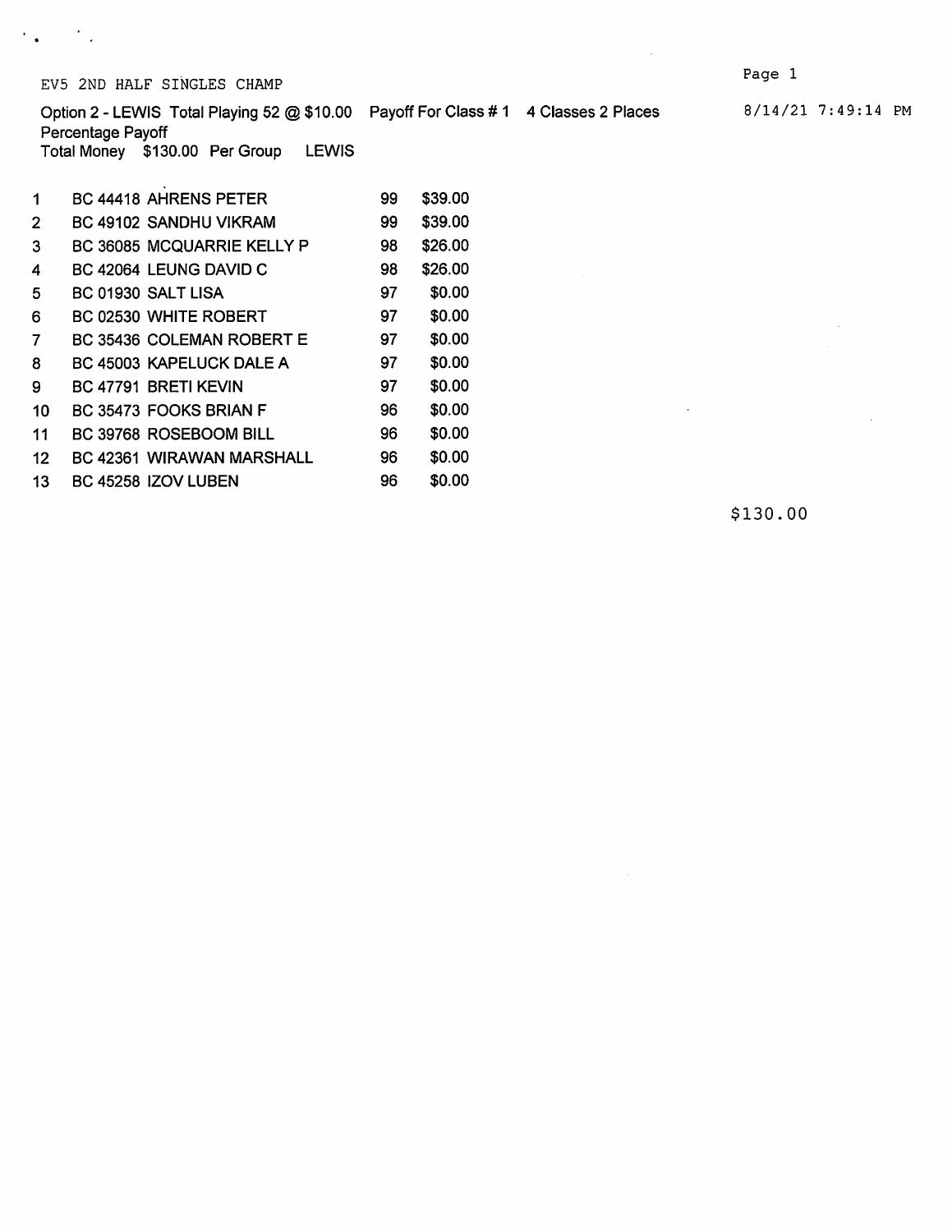$\mathcal{L}_{\mathcal{L}}$ 

 $\mathcal{F}_{\text{max}}$  and  $\mathcal{F}_{\text{max}}$ 

 $\ddot{\phantom{a}}$ 

 $\mathbb{R}^2$ 

Total Money \$130.00 Per Group LEWIS

| 1                 | BC 02484 CHAU PAUL         | 95 | \$13.00 |
|-------------------|----------------------------|----|---------|
| 2                 | BC 02532 WHITE JAMIE E     | 95 | \$13.00 |
| 3                 | BC 16660 WADE DAVE         | 95 | \$13.00 |
| 4                 | BC 47207 SEKELA MATTEO     | 95 | \$13.00 |
| 5                 | BC 48119 MORRISS MICHAEL   | 95 | \$13.00 |
| 6                 | BC 48127 WILLSON CHRISTIAN | 95 | \$13.00 |
| 7                 | BC 02520 FOWLER GORD       | 94 | \$8.67  |
| 8                 | BC 36284 TODD REGINALD T   | 94 | \$8.67  |
| 9                 | BC 40291 FADDEN ALAN       | 94 | \$8.67  |
| 10                | BC 41440 FONSECA JOHN A    | 94 | \$8.67  |
| 11                | <b>BC 45240 GINN TOM E</b> | 94 | \$8.67  |
| $12 \overline{ }$ | BC 49009 KUMAR RAJAN       | 94 | \$8.67  |
|                   |                            |    |         |

\$130.00

Page 1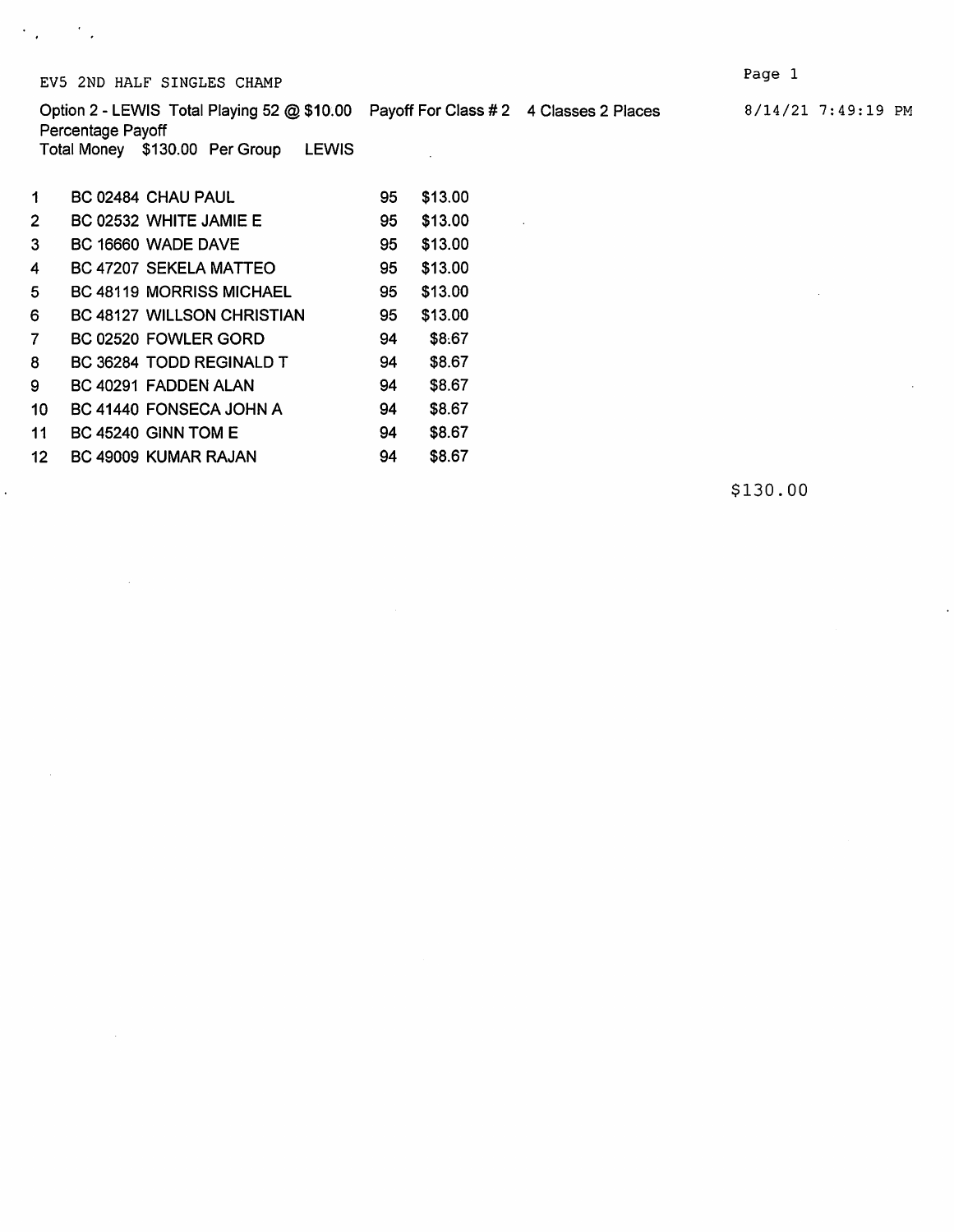$\mathcal{L} \subset \mathcal{L}$  .

Option 2 - LEWIS Total Playing 52 @ \$10.00 Payoff For Class # 3 4 Classes 2 Places

Percentage Payoff Total Money \$130.00 Per Group LEWIS

| 1  | BC 47861 FORSTER BURKE          | 93 | \$39.00 |
|----|---------------------------------|----|---------|
| 2  | BC 49147 BINEPAL SANDEEP        | 93 | \$39.00 |
| 3  | BC 01024 WOODS GARRY J          | 92 | \$8.67  |
| 4  | BC 01957 SULLIVAN HARRY         | 92 | \$8.67  |
| 5  | BC 02030 ELLIS DONOVAN          | 92 | \$8.67  |
| 6  | BC 34508 FEATHERSTONE GEOFF     | 92 | \$8.67  |
| 7  | <b>BC 41912 MIKKELSON TYLER</b> | 92 | \$8.67  |
| 8  | BC 49349 REMIAS DUSAN           | 92 | \$8.67  |
| 9  | BC 00912 HALL DOUGLAS           | 90 | \$0.00  |
| 10 | BC 46412 WILLSON GARTH          | 90 | \$0.00  |
| 11 | BC 48182 STOCKLEY MATHEW        | 90 | \$0.00  |
| 12 | BC 02118 MILLER RON J           | 89 | \$0.00  |
| 13 | BC 29378 MUSTER KERRY           | 89 | \$0.00  |
| 14 | BC 42051 STARK MIKE R           | 89 | \$0.00  |
| 15 | BC 46082 STEVENS DOM            | 89 | \$0.00  |
| 16 | BC 46965 TREFANENKO JASON N     | 89 | \$0.00  |

\$130.00

8/14/21 7:49:22 PM

Page 1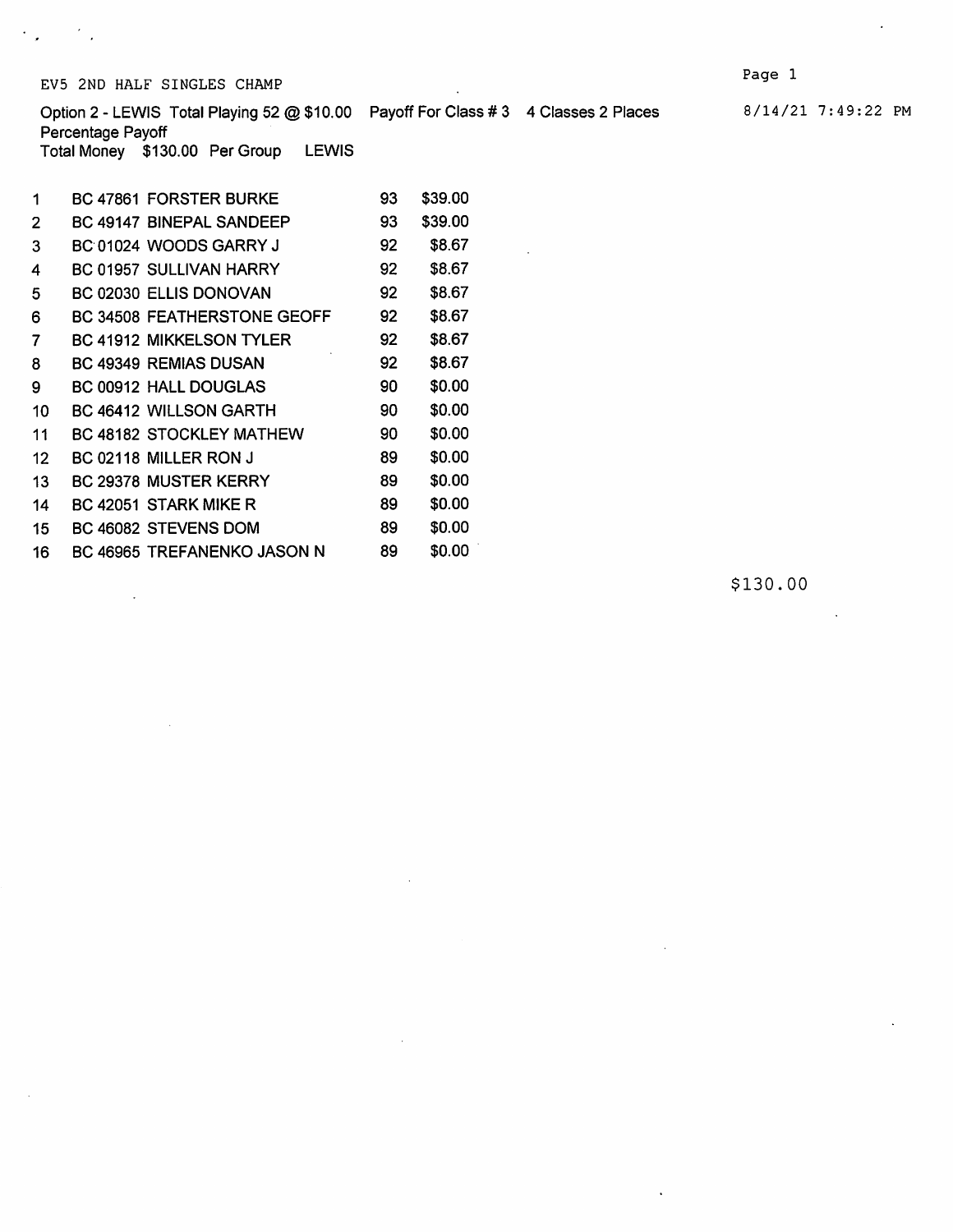$\epsilon_{\rm{max}}=2.5$ 

Option 2 - LEWIS Total Playing 52 @ \$10.00 Payoff For Class #4 4 Classes 2 Places

Percentage Payoff Total Money \$130.00 Per Group LEWIS

| 1  | BC 01260 BOWMAN BRIAN G    | 88 | \$39.00 |
|----|----------------------------|----|---------|
| 2  | BC 14803 HANCOCK DONALD    | 88 | \$39.00 |
| 3  | BC 42067 OTWAY DANIEL F    | 87 | \$52.00 |
| 4  | BC 02473 RAJKOWSKI TED     | 86 | \$0.00  |
| 5  | BC 40983 BONAR DAVID       | 86 | \$0.00  |
| 6  | BC 47900 YU YANG(JUDY)     | 85 | \$0.00  |
| 7  | BC 46832 MOH BASSAM        | 84 | \$0.00  |
| 8  | NW 00036ZENTNER DENNIS     | 84 | \$0.00  |
| 9  | BC 44437 RAMSAY MICHAEL H  | 83 | \$0.00  |
| 10 | BC 48230 CHEREWYK JUSTIN W | 77 | \$0.00  |
| 11 | BC 49442 AGOSTINO PHIL A   | 75 | \$0.00  |

\$130.00

 $\ddot{\phantom{a}}$ 

8/14/21 7:50:28 PM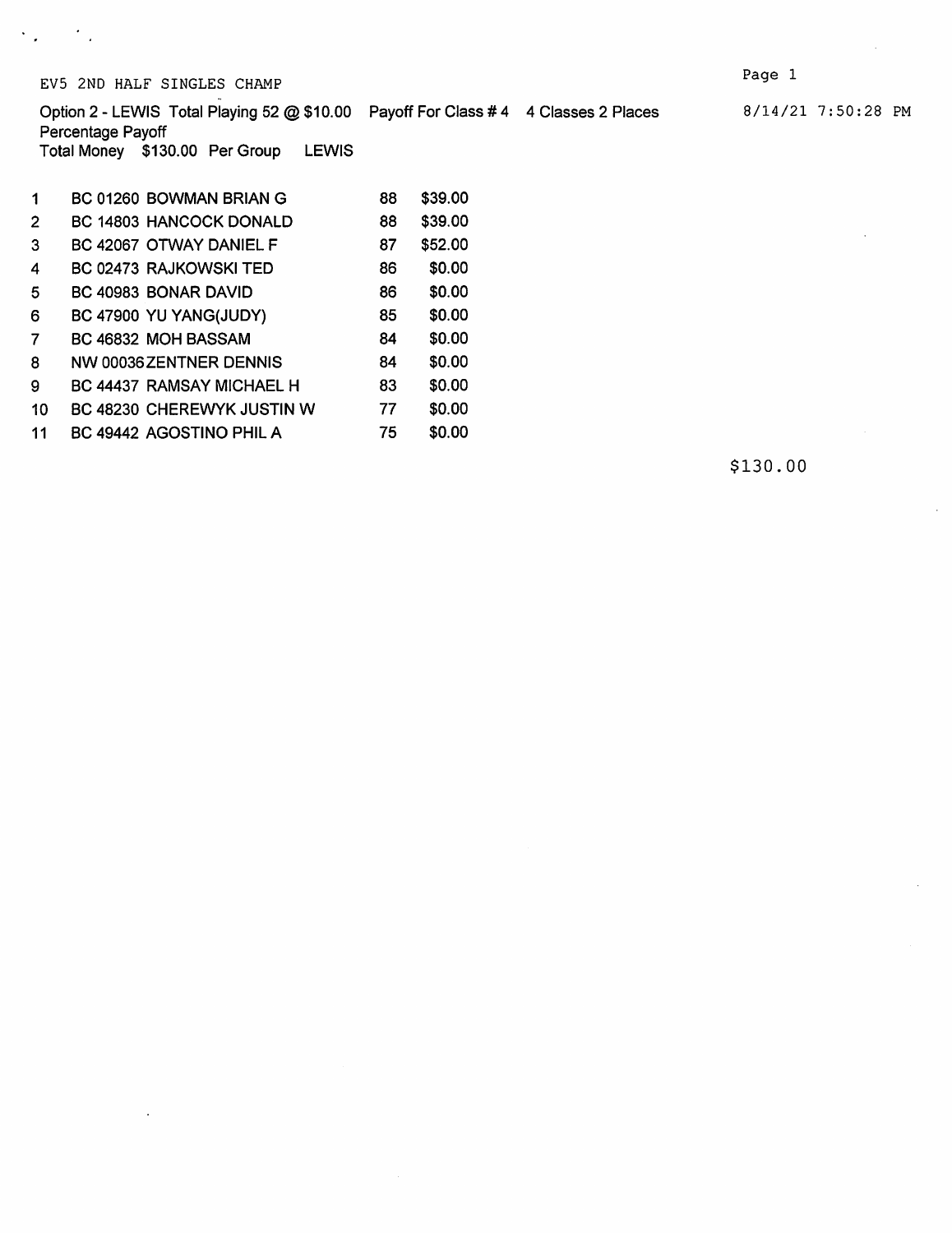| EV4 1ST HALF SINGLES CHAMP<br>Option 1 - 200 CASH PU Total Playing 2 @ \$10.00 - 1 Places Group |  | 8/14/21 7:59:03 PM |             | Page 1<br>То<br>AA |
|-------------------------------------------------------------------------------------------------|--|--------------------|-------------|--------------------|
| High Gun Payoff                                                                                 |  |                    |             |                    |
|                                                                                                 |  |                    | $0 - 0 - 0$ | -                  |

| Squad | Mem#     | Name           |    | Score | Paid    |  |
|-------|----------|----------------|----|-------|---------|--|
| 20.1  | BC 40239 | CARTER DAVID W | AA | 189   | \$20.00 |  |
|       |          |                |    |       | \$20.00 |  |
|       |          |                |    |       |         |  |

 $\label{eq:2.1} \Psi_{\rm eff} = \left( \frac{1}{2} \sum_{i=1}^n \frac{1}{2} \sum_{i=1}^n \frac{1}{2} \sum_{i=1}^n \frac{1}{2} \sum_{i=1}^n \frac{1}{2} \sum_{i=1}^n \frac{1}{2} \sum_{i=1}^n \frac{1}{2} \sum_{i=1}^n \frac{1}{2} \sum_{i=1}^n \frac{1}{2} \sum_{i=1}^n \frac{1}{2} \sum_{i=1}^n \frac{1}{2} \sum_{i=1}^n \frac{1}{2} \sum_{i=1}^n \frac{1}{2} \$ 

 $\label{eq:2.1} \frac{1}{2} \sum_{i=1}^n \frac{1}{2} \sum_{j=1}^n \frac{1}{2} \sum_{j=1}^n \frac{1}{2} \sum_{j=1}^n \frac{1}{2} \sum_{j=1}^n \frac{1}{2} \sum_{j=1}^n \frac{1}{2} \sum_{j=1}^n \frac{1}{2} \sum_{j=1}^n \frac{1}{2} \sum_{j=1}^n \frac{1}{2} \sum_{j=1}^n \frac{1}{2} \sum_{j=1}^n \frac{1}{2} \sum_{j=1}^n \frac{1}{2} \sum_{j=1}^n \frac{$ 

 $\mathcal{L}(\mathcal{L}^{\mathcal{L}}_{\mathcal{L}})$  and  $\mathcal{L}^{\mathcal{L}}_{\mathcal{L}}$  and  $\mathcal{L}^{\mathcal{L}}_{\mathcal{L}}$  and  $\mathcal{L}^{\mathcal{L}}_{\mathcal{L}}$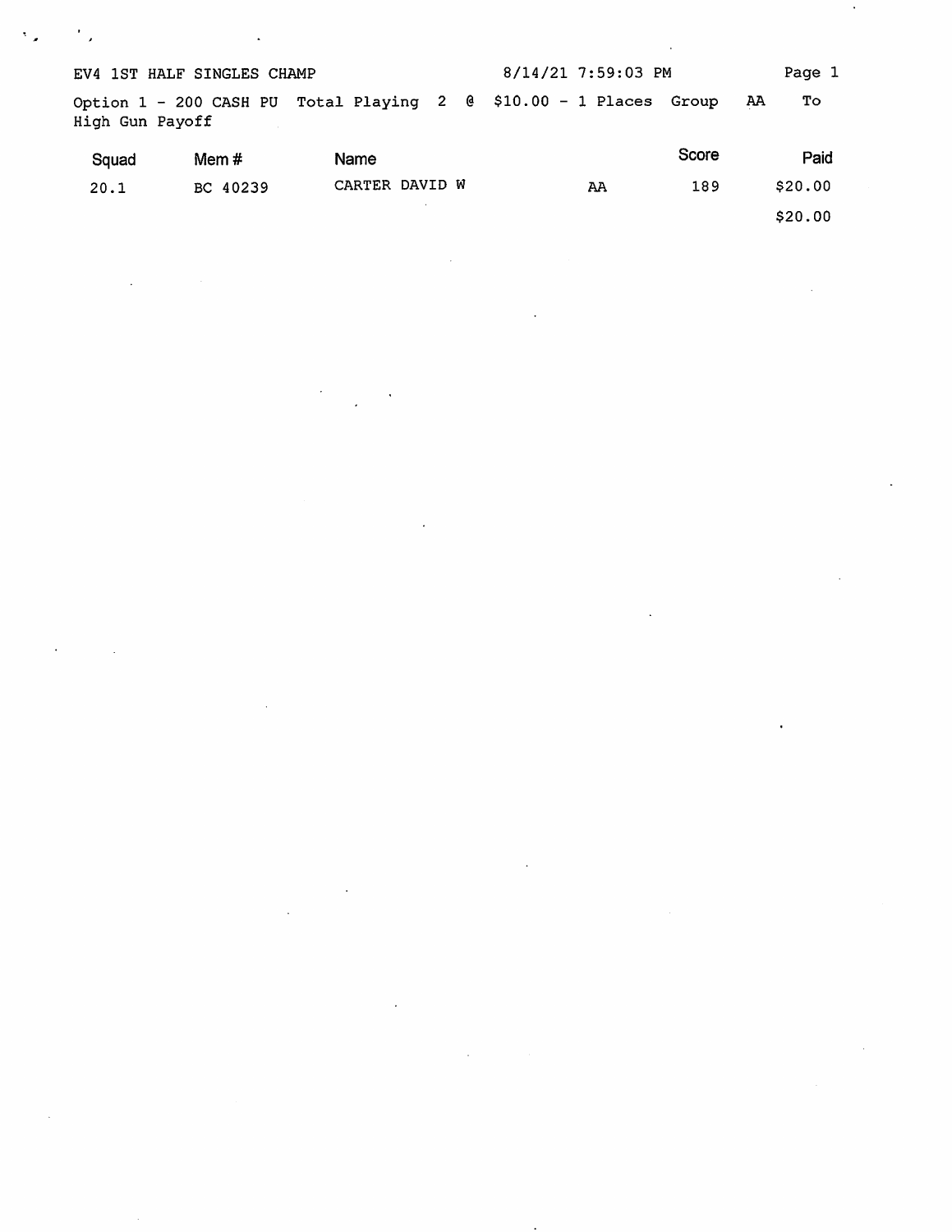EV4 1ST HALF SINGLES CHAMP 8/14/21 7:59:04 PM Page 1 Option 1 - 200 CASH PU Total Playing 7 @ \$10.00 - 2 Places Group A To High Gun Payoff Squad Mem # Name Name Squad Score Paid 16.4 BC 35473 FOOKS BRIAN F A 196 \$35.00 14.2 BC 42064 LEUNG DAVID C

 $\hat{\mathcal{L}}$ 

 $\mathcal{L}_{\mathcal{A}}$ 

 $\mathcal{L}_{\mathcal{A}}$ 

 $\hat{\mathcal{A}}$ 

 $\bar{z}$ 

\$70.00

 $\bar{z}$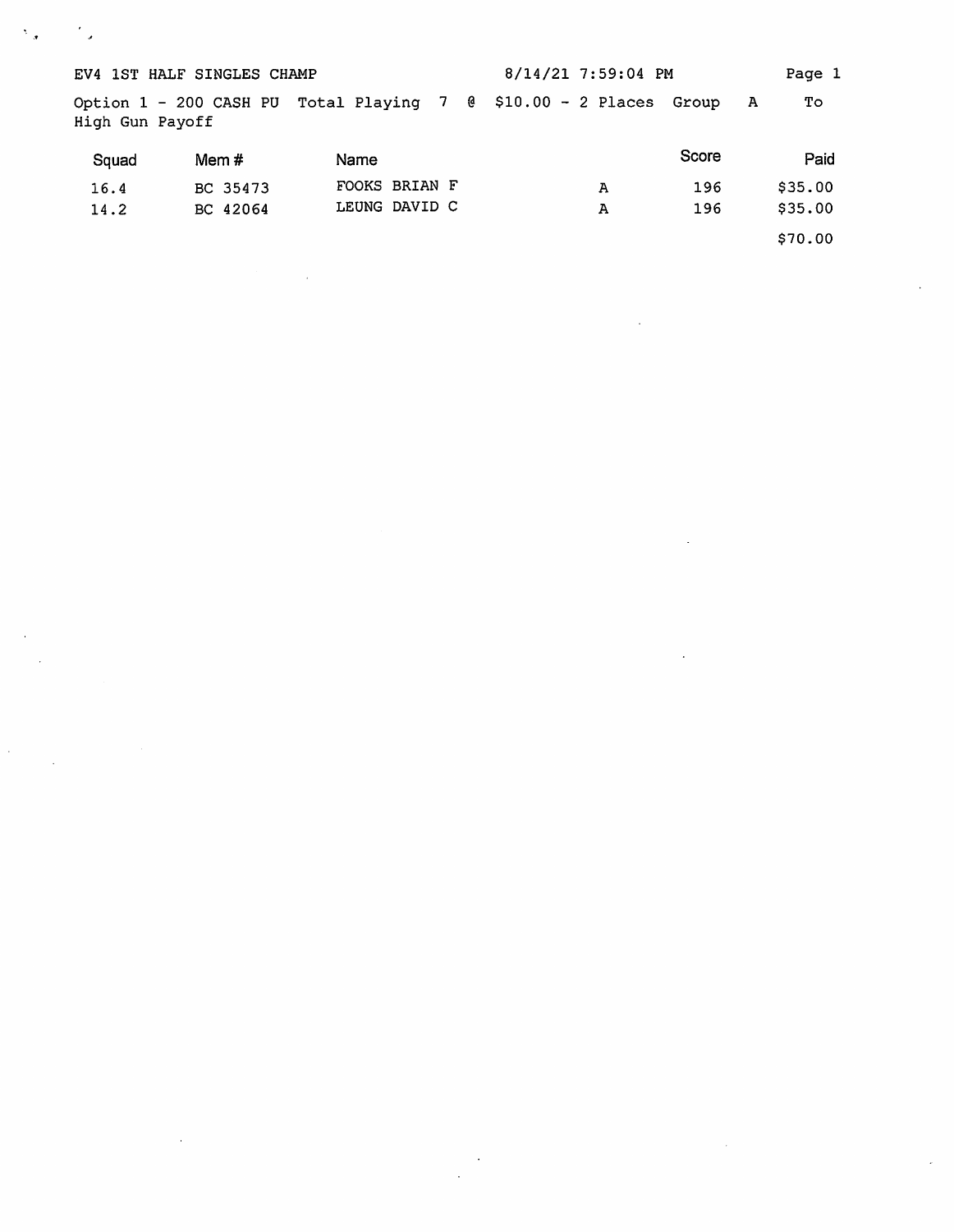#### EV4 1ST HALF SINGLES CHAMP 6/14/21 7:59:04 PM Page 1

 $\mathcal{O}_{\mathcal{F}_1}$  , and  $\mathcal{O}_{\mathcal{F}_2}$ 

 $\sim$ 

 $\sim$   $\sim$ 

 $\mathbb{R}^2$ 

 $\bar{z}$ 

 $\mathcal{L}_{\text{max}}$  and  $\mathcal{L}_{\text{max}}$  and  $\mathcal{L}_{\text{max}}$ 

Option 1 - 200 CASH PU Total Playing 17 @ \$10.00 - 4 Places Group B To High Gun Payoff

| Squad | Mem #    | Name                    |   | Score   | Paid     |
|-------|----------|-------------------------|---|---------|----------|
| 3.3   | BC 49102 | VIKRAM<br>SANDHU        | в | 195     | \$68,00  |
| 20.4  | BC 42361 | WIRAWAN MARSHALL        | в | $194 -$ | \$51.00  |
| 17.2  | BC 16660 | WADE DAVE               | в | 192     | \$34.00  |
| 17.5  | BC 02532 | WHITE JAMIE E           | в | 191     | \$8.50   |
| 15.5  | BC 35436 | <b>COLEMAN ROBERT E</b> | В | 191     | \$8.50   |
|       |          |                         |   |         | \$170.00 |

**Contract Contract** 

 $\sim$ 

 $\sim$   $\sim$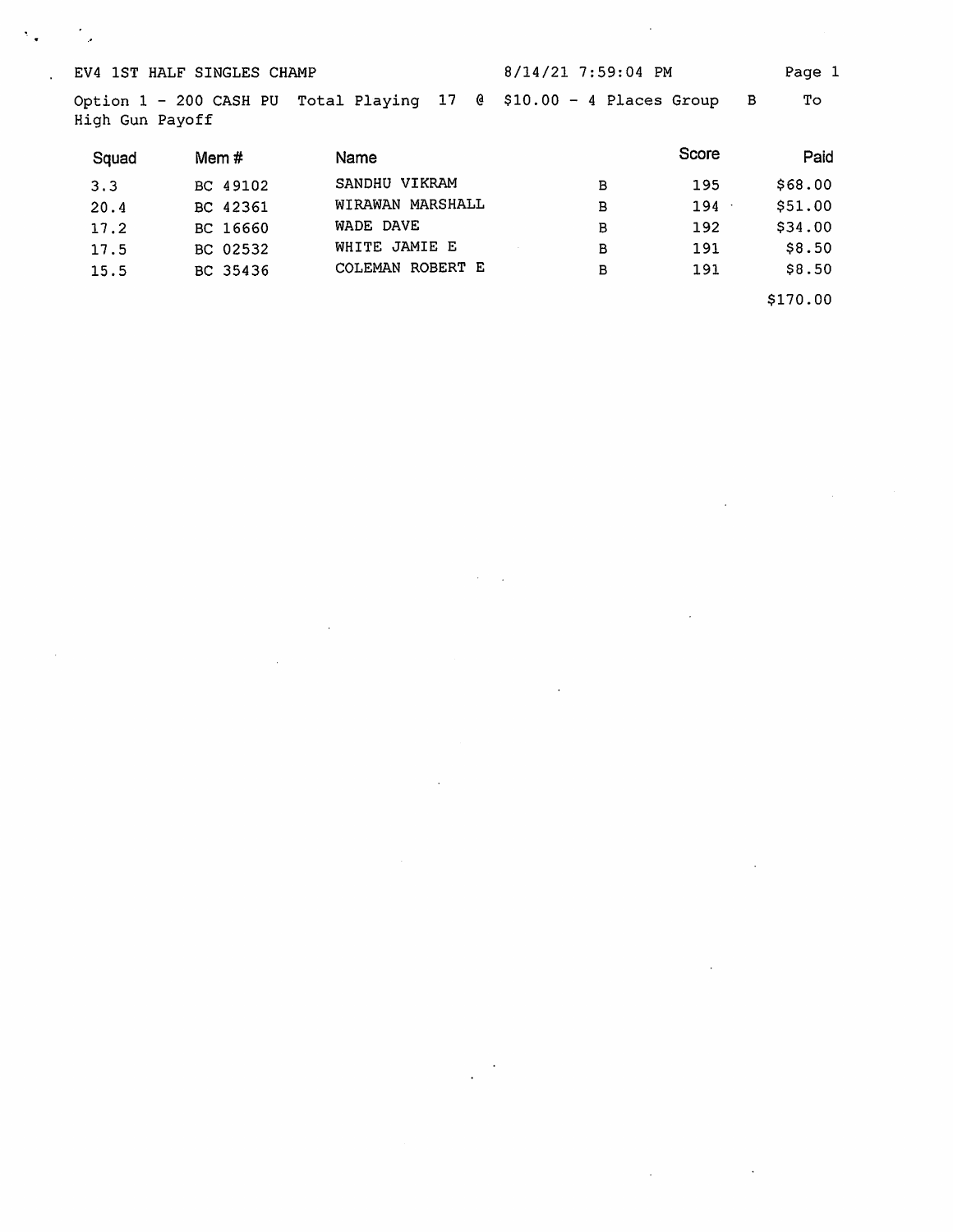EV4 1ST HALF SINGLES CHAMP 8/14/21 7:59:05 PM Page 1 Option 1 - 200 CASH PU Total Playing 7 @ \$10.00 - 2 Places Group C To High Gun Payoff

in the

 $\ddot{\phantom{a}}$  .

| Squad | Mem #    | <b>Name</b>     | $\overline{\phantom{a}}$ | Score | Paid    |
|-------|----------|-----------------|--------------------------|-------|---------|
| 8.1   | BC 49349 | REMIAS DUSAN    | C                        | 189   | \$42.00 |
| 5.5   | BC 49147 | BINEPAL SANDEEP | C                        | 187   | \$28.00 |
|       |          |                 |                          |       | \$70.00 |

 $\mathbf{r}$